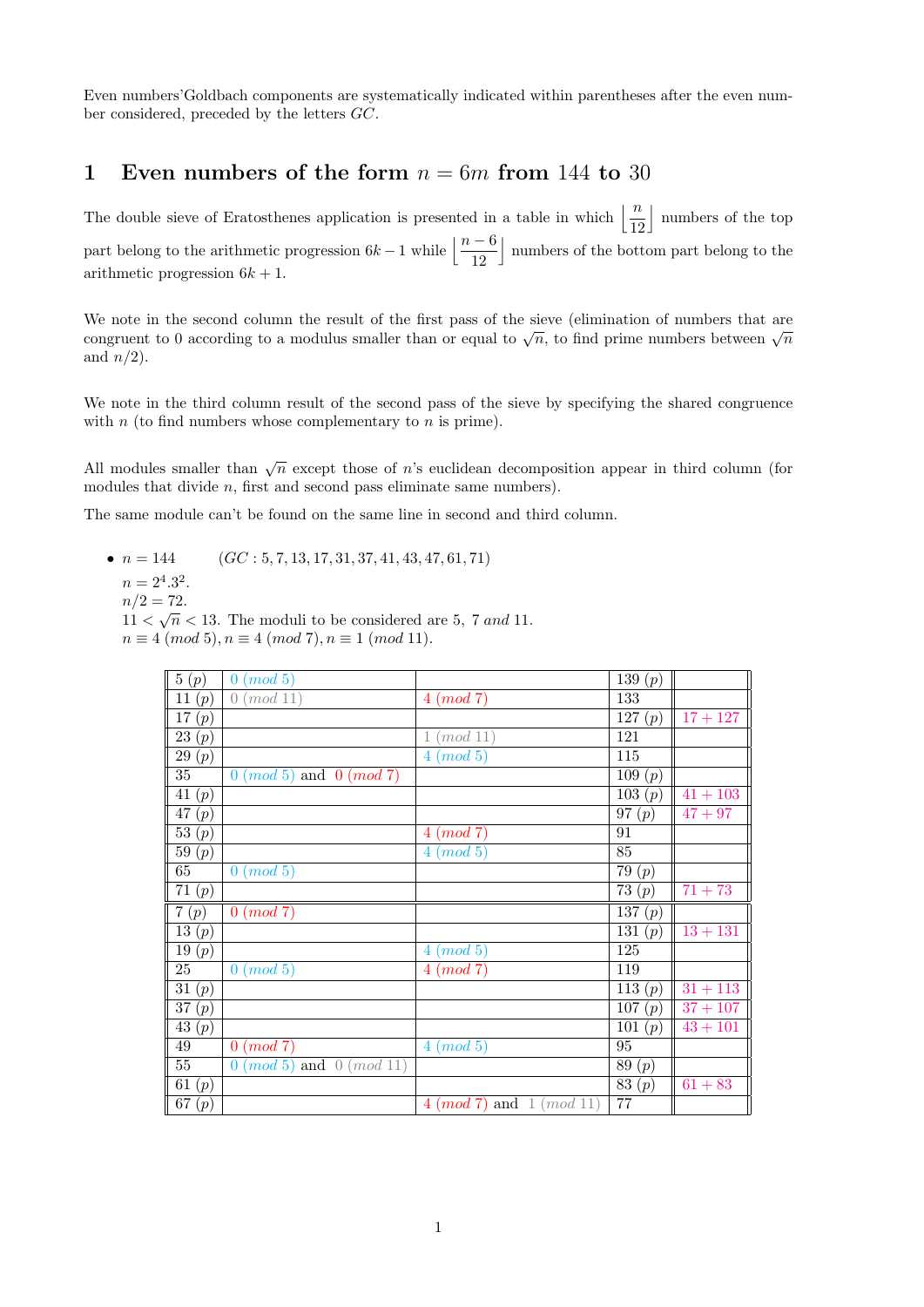•  $n = 138$  (GC : 7, 11, 29, 31, 37, 41, 59, 67)

 $n = 2.3.23.$ 

 $n/2 = 69.$ 

 $11 < \sqrt{n} < 13$ . The moduli to be considered are 5, 7 and 11.  $n \equiv 3 \pmod{5}, n \equiv 5 \pmod{7}, n \equiv 6 \pmod{11}.$ 

| 5(p)                            | $0 \ (mod\ 5)$                     | $5 \pmod{7}$                       | 133                    |                      |
|---------------------------------|------------------------------------|------------------------------------|------------------------|----------------------|
| $\overline{11}(p)$              | 0 (mod 11)                         |                                    | $\overline{1}27(p)$    |                      |
| $\overline{17(p)}$              |                                    | $6 \ (mod \ 11)$                   | 121                    |                      |
| $\overline{23}\ (p)$            |                                    | $3 \ (mod \ 5)$                    | $\overline{115}$       |                      |
| $\overline{29}\ (p)$            |                                    |                                    | $\overline{109}$ $(p)$ | $29 + 109$           |
| $\overline{35}$                 | $0 \ (mod\ 5)$ and $0 \ (mod\ 7)$  |                                    | $\overline{103}\,(p)$  |                      |
| $\overline{41(p)}$              |                                    |                                    | $\overline{97(p)}$     | $41 + 97$            |
| $\overline{47\ (p)}$            |                                    | $5 \pmod{7}$                       | 91                     |                      |
| $\overline{53}\ (p)$            |                                    | 3<br>(mod 5)                       | 85                     |                      |
| $\overline{59}$                 |                                    |                                    | $\overline{79}(p)$     | $59 + 79$            |
| 65                              | $0 \ (mod \ 5)$                    |                                    | $\overline{73}(p)$     |                      |
| $\overline{7(p)}$               | $0 \pmod{7}$                       |                                    | $\overline{131(p)}$    |                      |
| $\overline{13}(p)$              |                                    | $3 \pmod{5}$                       | 125                    |                      |
| $\overline{19(p)}$              |                                    | $5 \pmod{7}$                       | $\overline{119}$       |                      |
| $\overline{25}$                 | 0 (mod 5)                          |                                    | $\overline{113(p)}$    |                      |
| 31 $(p)$                        |                                    |                                    | $\overline{107}\ (p)$  | $31 + 107$           |
| $\overline{37(p)}$              |                                    |                                    | $\overline{101}$ $(p)$ | $\frac{1}{37} + 101$ |
| $\overline{43(p)}$              |                                    | $3 \pmod{5}$                       | $\overline{95}$        |                      |
| 49                              | $0 \ (mod\ 7)$                     |                                    | 89(p)                  |                      |
| $\overline{55}$                 | $0 \ (mod\ 5)$ and $0 \ (mod\ 11)$ |                                    | $\overline{83}\ (p)$   |                      |
| $\overline{61}\,(\overline{p})$ |                                    | $5 \ (mod\ 7)$ and $6 \ (mod\ 11)$ | 77                     |                      |
| 67                              |                                    |                                    | 71(p)                  | $67 + 71$            |

•  $n = 132$  (GC : 5, 19, 23, 29, 31, 43, 53, 59, 61)

 $n = 2^2 \cdot 3 \cdot 11.$ 

 $n/2 = 66.$ 

 $11 < \sqrt{n} < 13$ . The moduli to be considered are 5, 7 and 11.

 $n \equiv 2 \pmod{5}, n \equiv 6 \pmod{7}, n \equiv 0 \pmod{11}.$ 

| 5(p)                 | (mod 5)<br>$\overline{0}$          |                           | 127(p)                |                   |
|----------------------|------------------------------------|---------------------------|-----------------------|-------------------|
| 11(p)                | $\left( \right)$<br>mod 11         |                           | 121                   |                   |
| $\overline{17}(p)$   |                                    | $2 \pmod{5}$              | 115                   |                   |
| $\overline{2}3(p)$   |                                    |                           | 109 (p)               | $23 + 109$        |
| $\overline{29}(p)$   |                                    |                           | $\overline{103}\,(p)$ | $\sqrt{29} + 103$ |
| 35                   | $0 \ (mod\ 5)$ and $0 \ (mod\ 7)$  |                           | 97 $(p)$              |                   |
| 41 $(p)$             |                                    | $6 \pmod{7}$              | 91                    |                   |
| 47(p)                |                                    | $\overline{2}$<br>(mod 5) | 85                    |                   |
| $\overline{53}\ (p)$ |                                    |                           | 79(p)                 | $53 + 79$         |
| $\bar{5}9(p)$        |                                    |                           | $\overline{73}(p)$    | $\sqrt{59} + 73$  |
| 65                   | $\overline{0}$<br>(mod 5)          |                           | 67(p)                 |                   |
| 7(p)                 | $0 \pmod{7}$                       | $2 \pmod{5}$              | 125                   |                   |
| $\overline{13}(p)$   |                                    | $6 \ (mod\ 7)$            | 119                   |                   |
| $\overline{19}(p)$   |                                    |                           | $\overline{1}13(p)$   | $19 + 113$        |
| 25                   | $0 \ (mod\ 5)$                     |                           | $\overline{1}07(p)$   |                   |
| $\overline{31}(p)$   |                                    |                           | $\overline{1}01(p)$   | $31 + 101$        |
| $\overline{37}\ (p)$ |                                    | $2 \pmod{5}$              | 95                    |                   |
| $\overline{43}(p)$   |                                    |                           | 89(p)                 | $43 + 89$         |
| 49                   | $0 \pmod{7}$                       |                           | $\overline{83}(p)$    |                   |
| $55\,$               | $0 \ (mod\ 5)$ and $0 \ (mod\ 11)$ |                           | 77                    |                   |
| 61(p)                |                                    |                           | 71(p)                 | $61 + 71$         |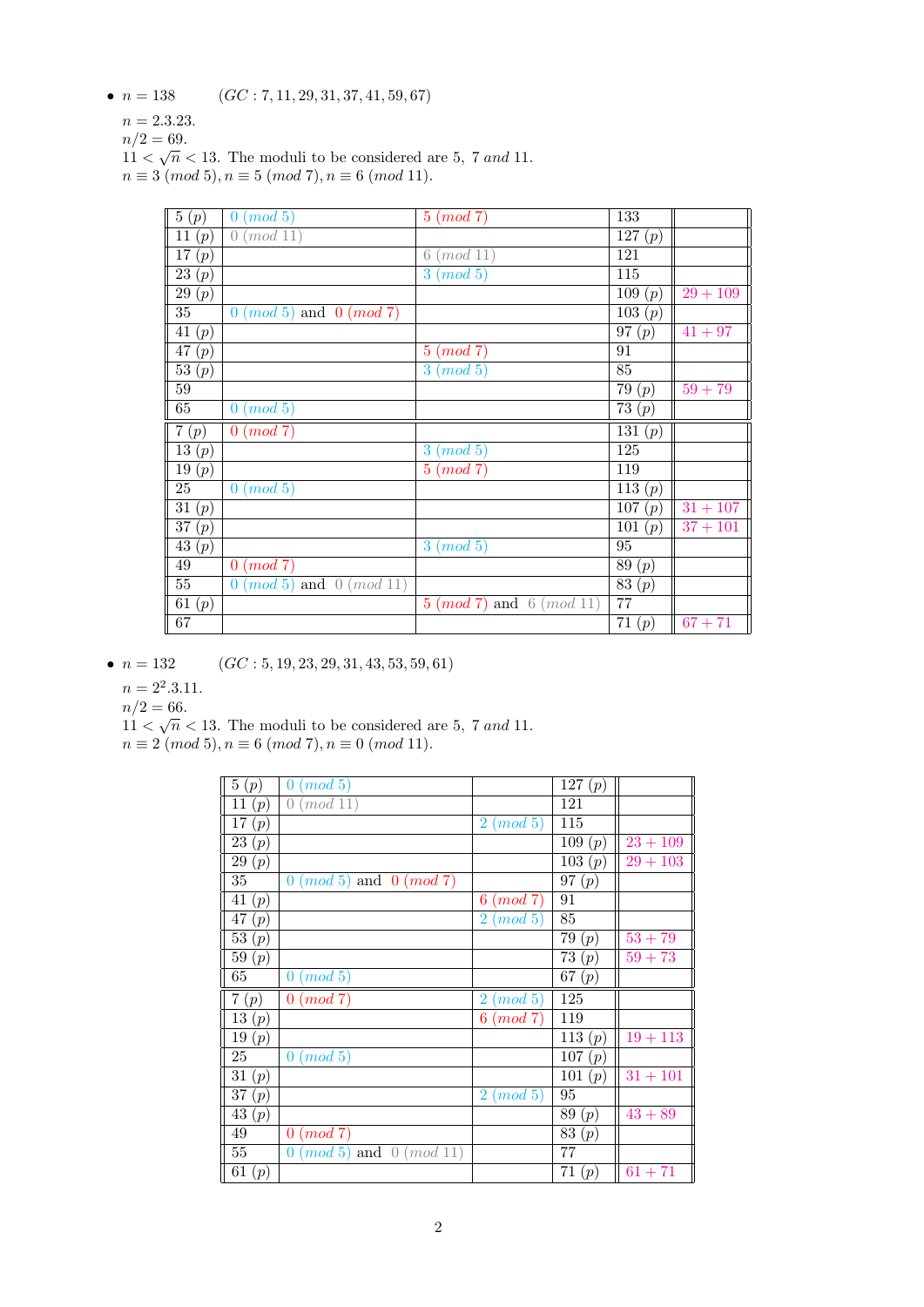- $n = 126$  (*DG* : 13, 17, 19, 23, 29, 37, 43, 47, 53, 59)
	- $n = 2.3^2.7.$
	- $n/2 = 63.$

 $11 < \sqrt{n} < 13$ . Les modules à considérer sont 5, 7 and 11.  $n \equiv 1 \pmod{5}, n \equiv 0 \pmod{7}, n \equiv 5 \pmod{11}.$ 

| 5(p)                 | $\overline{0}$<br>(mod 5)          | 5<br>(mod 11)           | 121                   |                      |
|----------------------|------------------------------------|-------------------------|-----------------------|----------------------|
| 11 $(p)$             | (mod 11)<br>$\left( \right)$       | (mod~5)<br>$\mathbf{1}$ | 115                   |                      |
| $\overline{17}(p)$   |                                    |                         | $\overline{109} (p)$  | $17 + 109$           |
| $\overline{23}(p)$   |                                    |                         | $\overline{10}3(p)$   | $23 + 103$           |
| 29(p)                |                                    |                         | $\overline{9}7(p)$    | $\sqrt{29} + 97$     |
| 35                   | $0 \ (mod\ 5)$ and $0 \ (mod\ 7)$  |                         | 91                    |                      |
| 41 $(p)$             |                                    | (mod 5)<br>$\mathbf{1}$ | 85                    |                      |
| $\overline{47}\,(p)$ |                                    |                         | $\overline{79}$ $(p)$ | $47 + 79$            |
| $\overline{53}\ (p)$ |                                    |                         | $\overline{73}(p)$    | $53 + 73$            |
| $\bar{5}9(p)$        |                                    |                         | $\overline{67}$ (p)   | $\overline{59} + 67$ |
| 7(p)                 | $0 \pmod{7}$                       |                         | 119                   |                      |
| $\overline{13}(p)$   |                                    |                         | $\overline{113}(p)$   | $13 + 113$           |
| 19(p)                |                                    |                         | $\overline{107} (p)$  | $19 + 107$           |
| 25                   | $0 \ (mod\ 5)$                     |                         | $\overline{101}(p)$   |                      |
| 31 $(p)$             |                                    | (mod 5)<br>$\mathbf{1}$ | 95                    |                      |
| $\overline{37}\,(p)$ |                                    |                         | $\overline{89}(p)$    | $37 + 89$            |
| $\overline{43}\ (p)$ |                                    |                         | $\overline{83}(p)$    | $43 + 83$            |
| 49                   | $0 \pmod{7}$                       | $5 \ (mod \ 11)$        | $77\,$                |                      |
| 55                   | $0 \ (mod\ 5)$ and $0 \ (mod\ 11)$ |                         | $\overline{71}$ $(p)$ |                      |
|                      |                                    |                         |                       |                      |

•  $n = 120$  (GC : 7, 11, 13, 17, 19, 23, 31, 37, 41, 47, 53, 59)

 $n = 2^3 \cdot 3 \cdot 5$ .

 $n/2 = 60.$ 

 $7 < \sqrt{n} < 11$ . The moduli to be considered are 5 and 7.

 $n \equiv 0 \pmod{5}, n \equiv 1 \pmod{7}.$ 

| 5(p)                 | (mod 5)<br>$\mathbf{0}$            |              | 115                   |            |
|----------------------|------------------------------------|--------------|-----------------------|------------|
| 11(p)                |                                    |              | 109 (p)               | $11 + 109$ |
| $\overline{17}(p)$   |                                    |              | $\overline{1}03(p)$   | $17 + 103$ |
| $\overline{23}(p)$   |                                    |              | $\overline{97}\,(p)$  | $23 + 97$  |
| $\overline{29}(p)$   |                                    | $1 \pmod{7}$ | 91                    |            |
| 35                   | $0 \ (mod\ 5)$ and $0 \ (mod\ 7)$  |              | 85                    |            |
| 41 $(p)$             |                                    |              | 79 $(p)$              | $41 + 79$  |
| $\overline{47}(p)$   |                                    |              | 73(p)                 | $47 + 73$  |
| $\overline{53}\ (p)$ |                                    |              | 67(p)                 | $53 + 67$  |
| 59(p)                |                                    |              | 61(p)                 | $59 + 61$  |
| 7(p)                 | $0 \pmod{7}$                       |              | $\overline{10}3(p)$   |            |
| $\overline{13}(p)$   |                                    |              | 97(p)                 | $13 + 97$  |
| 19(p)                |                                    |              | $\overline{91}$ $(p)$ | $19 + 91$  |
| 25                   | $0 \pmod{5}$                       |              | 85                    |            |
| $\overline{3}1(p)$   |                                    |              | 79(p)                 | $31 + 79$  |
| $\overline{37}(p)$   |                                    |              | $\overline{73}$ $(p)$ | $37 + 73$  |
| $\overline{43}(p)$   |                                    | $1 \pmod{7}$ | $\bar{6}7(p)$         |            |
| 49                   | $0 \pmod{7}$                       |              | $\bar{6}1(p)$         |            |
| 55                   | $0 \ (mod\ 5)$ and $0 \ (mod\ 11)$ |              | 55                    |            |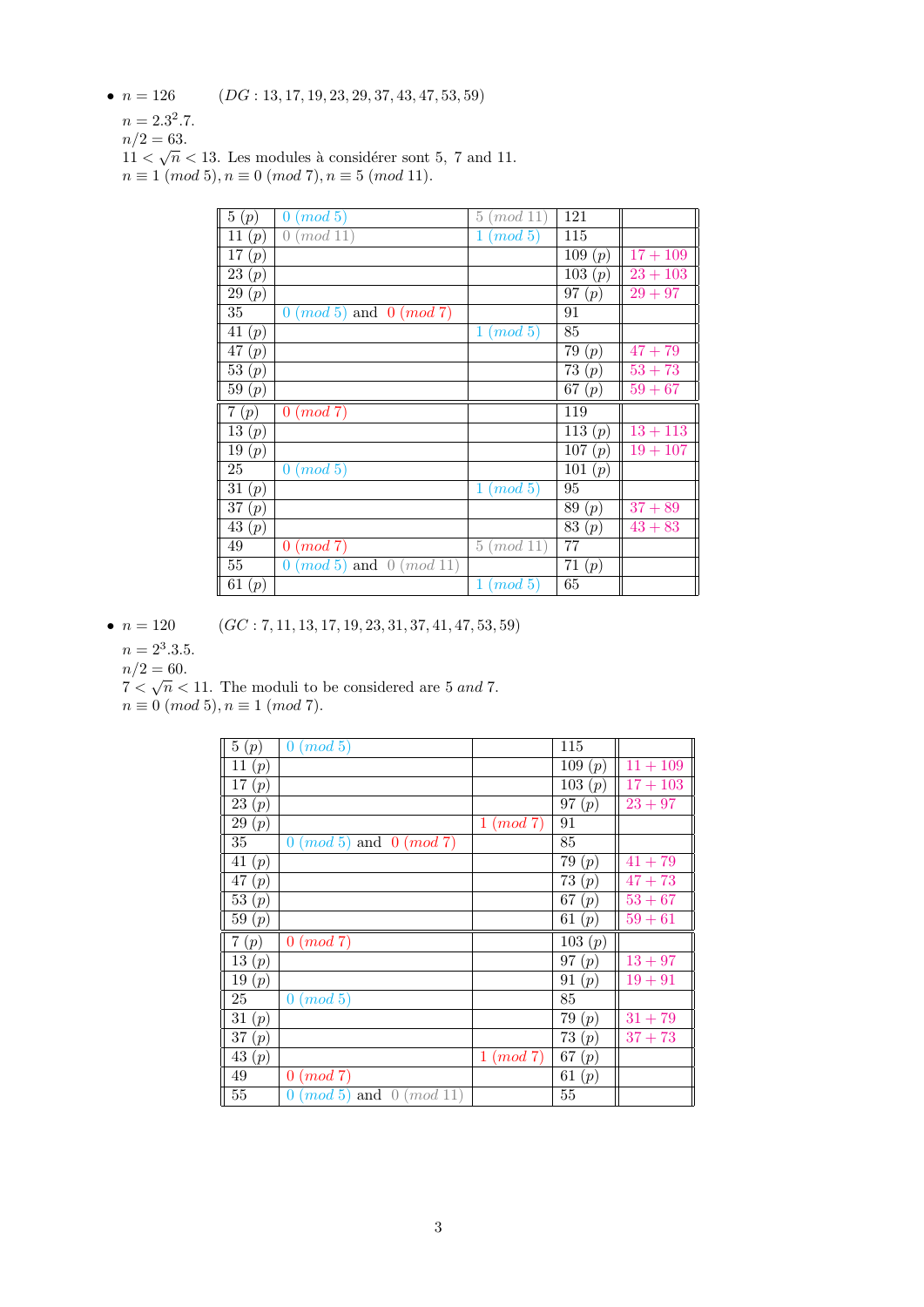•  $n = 114$  (GC : 5, 7, 11, 13, 17, 31, 41, 43, 47, 53)

 $n = 2.3.19.$ 

 $n/2 = 57.$ 

 $7 < \sqrt{n} < 11$ . The moduli to be considered are 5 and 7.

 $n \equiv 4 \pmod{5}, n \equiv 2 \pmod{7}.$ 

| 5(p)                 | $\overline{0}$<br>(mod 5)         |                           | 109(p)    |            |
|----------------------|-----------------------------------|---------------------------|-----------|------------|
| 11 $(p)$             |                                   |                           | 103(p)    | $11 + 103$ |
| 17(p)                |                                   |                           | 97(p)     | $17 + 97$  |
| 23(p)                |                                   | $2 \pmod{7}$              | 91        |            |
| 29(p)                |                                   | $4 \pmod{5}$              | 85        |            |
| 35                   | $0 \ (mod\ 5)$ and $0 \ (mod\ 7)$ |                           | 79<br>(p) |            |
| 41 $(p)$             |                                   |                           | 73<br>(p) | $41 + 73$  |
| 47(p)                |                                   |                           | 67<br>(p) | $47 + 67$  |
| $\overline{53}(p)$   |                                   |                           | 61<br>(p) | $53 + 61$  |
|                      |                                   |                           |           |            |
| 7(p)                 | $0 \pmod{7}$                      |                           | 107(p)    |            |
| $\overline{1}3(p)$   |                                   |                           | 101 $(p)$ | $13 + 101$ |
| 19(p)                |                                   | (mod 5)<br>4              | 95        |            |
| 25                   | (mod 5)<br>$\overline{0}$         |                           | 89<br>(p) |            |
| 31 $(p)$             |                                   |                           | 83<br>(p) | $31 + 83$  |
| $\overline{37}\ (p)$ |                                   | $2 \pmod{7}$              | 77        |            |
| 43(p)                |                                   |                           | 71<br>(p) | $43 + 71$  |
| 49                   | $0 \ (mod\ 7)$                    | (mod 5)<br>$\overline{4}$ | 65        |            |

•  $n = 108$  (GC : 5, 7, 11, 19, 29, 37, 41, 47)

 $n = 2^2 \cdot 3^3$ .

 $n/2 = 54.$ 

 $7 < \sqrt{n} < 11$ . The moduli to be considered are 5 and 7.

| $n \equiv 3 \ (mod \ 5), n \equiv 3 \ (mod \ 7).$ |  |  |  |  |  |
|---------------------------------------------------|--|--|--|--|--|
|---------------------------------------------------|--|--|--|--|--|

| 5(p)               | (mod 5)<br>$\overline{0}$         |              | 103 (p)  |                      |
|--------------------|-----------------------------------|--------------|----------|----------------------|
| 11 $(p)$           |                                   |              | 97(p)    | $11 + 97$            |
| 17(p)              |                                   | $3 \pmod{7}$ | 91       |                      |
| 23(p)              |                                   | $3 \pmod{5}$ | 85       |                      |
| 29(p)              |                                   |              | 79(p)    | $29 + 79$            |
| 35                 | $0 \ (mod\ 5)$ and $0 \ (mod\ 7)$ |              | 73(p)    |                      |
| 41 $(p)$           |                                   |              | 67(p)    | $41 + 67$            |
| 47(p)              |                                   |              | 61 $(p)$ | $\overline{4}7 + 61$ |
| $\overline{53}(p)$ |                                   | $3 \pmod{5}$ | $55\,$   |                      |
| 7(p)               | $0 \ (mod\ 7)$                    |              | 101 (p)  |                      |
| 13(p)              |                                   | $3 \pmod{5}$ | 95       |                      |
| 19(p)              |                                   |              | 89(p)    | $19 + 89$            |
| 25                 | $0 \ (mod\ 5)$                    |              | 83(p)    |                      |
| 31 $(p)$           |                                   | $3 \pmod{7}$ | 77       |                      |
| 37(p)              |                                   |              | 71(p)    | $37 + 71$            |
| 43(p)              |                                   | $3 \pmod{5}$ | 65       |                      |
| 49                 | $0 \ (mod\ 7)$                    |              | 59(p)    |                      |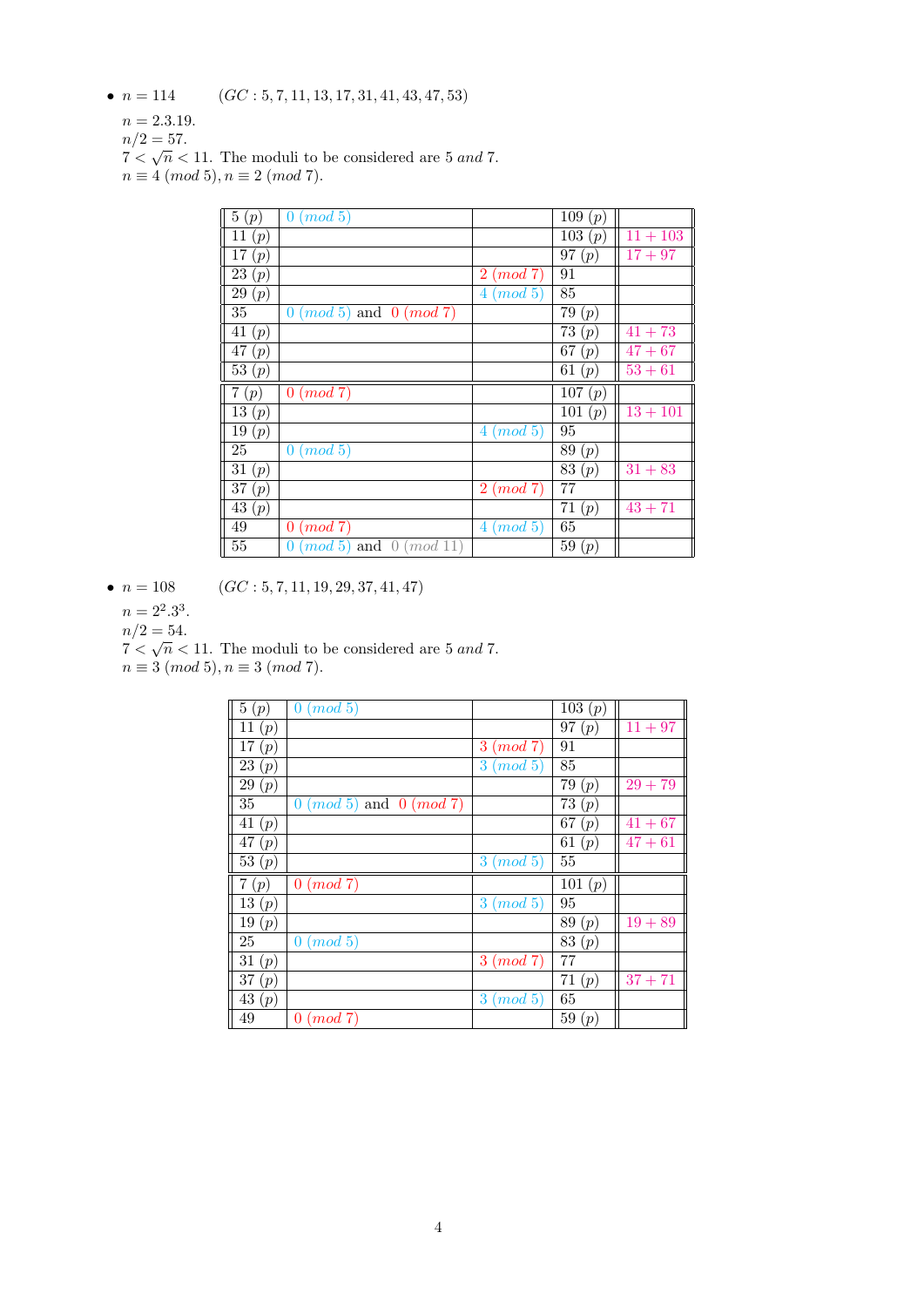•  $n = 102$  (GC : 5, 13, 19, 23, 29, 31, 41, 43)

 $n = 2.3.17.$ 

 $n/2 = 51.$ 

 $7 < \sqrt{n} < 11$ . The moduli to be considered are 5 and 7.

 $n \equiv 2 \pmod{5}, n \equiv 4 \pmod{7}.$ 

| 5(p)               | (mod 5)<br>$\overline{0}$         |                              | 97(p)     |           |
|--------------------|-----------------------------------|------------------------------|-----------|-----------|
| 11 $(p)$           |                                   | $4 \pmod{7}$                 | 91        |           |
| 17(p)              |                                   | $\overline{2}$<br>(mod 5)    | 85        |           |
| 23(p)              |                                   |                              | 79(p)     | $23 + 79$ |
| 29(p)              |                                   |                              | 73 $(p)$  | $29 + 73$ |
| 35                 | $0 \ (mod\ 5)$ and $0 \ (mod\ 7)$ |                              | 67<br>(p) |           |
| 41 $(p)$           |                                   |                              | 61<br>(p) | $41 + 61$ |
| $\overline{47}(p)$ |                                   | $\pmod{5}$<br>$\overline{2}$ | 55        |           |
|                    |                                   |                              |           |           |
| 7(p)               | $0 \pmod{7}$                      | (mod 5)<br>2                 | 95        |           |
| 13(p)              |                                   |                              | 89(p)     | $13 + 89$ |
| 19(p)              |                                   |                              | 83<br>(p) | $19 + 83$ |
| 25                 | (mod 5)<br>$\overline{0}$         | $4 \pmod{7}$                 | 77        |           |
| 31 $(p)$           |                                   |                              | 71 $(p)$  | $31 + 71$ |
| 37(p)              |                                   | $2 \pmod{5}$                 | 65        |           |
| 43(p)              |                                   |                              | 59(p)     | $43 + 59$ |

•  $n = 96$  (GC : 7, 13, 17, 23, 29, 37, 43)

 $n = 2^5.3$ .

 $n/2 = 48.$ 

 $7 < \sqrt{n} < 11$ . The moduli to be considered are 5 and 7.

 $n \equiv 1 \pmod{5}, n \equiv 5 \pmod{7}.$ 

| 5(p)               | (mod 5)<br>$\overline{0}$         | (mod 7)<br>5            | 91        |           |
|--------------------|-----------------------------------|-------------------------|-----------|-----------|
| 11(p)              |                                   | (mod~5)<br>т.           | 85        |           |
| 17 $(p)$           |                                   |                         | 79<br>(p) | $17 + 79$ |
| 23(p)              |                                   |                         | 73<br>(p) | $23 + 73$ |
| 29(p)              |                                   |                         | 67<br>(p) | $29 + 67$ |
| $35\,$             | $0 \ (mod\ 5)$ and $0 \ (mod\ 7)$ |                         | 61<br>(p) |           |
| 41 $(p)$           |                                   | (mod~5)<br>1            | 55        |           |
| $\overline{47}(p)$ |                                   | (mod 7)<br>5            | 49        |           |
| 7<br>(p)           | $0 \ (mod 7)$                     |                         | 89<br>(p) |           |
| $\overline{13}(p)$ |                                   |                         | 83<br>(p) | $13 + 83$ |
| 19(p)              |                                   | $5 \ (mod\ 7)$          | 77        |           |
| 25                 | (mod 5)<br>$\overline{0}$         |                         | 71<br>(p) |           |
| 31 $(p)$           |                                   | (mod 5)<br>$\mathbf{1}$ | 65        |           |
| 37(p)              |                                   |                         | 59<br>(p) | $37 + 59$ |
| 43(p)              |                                   |                         | 53<br>(p) | $43 + 53$ |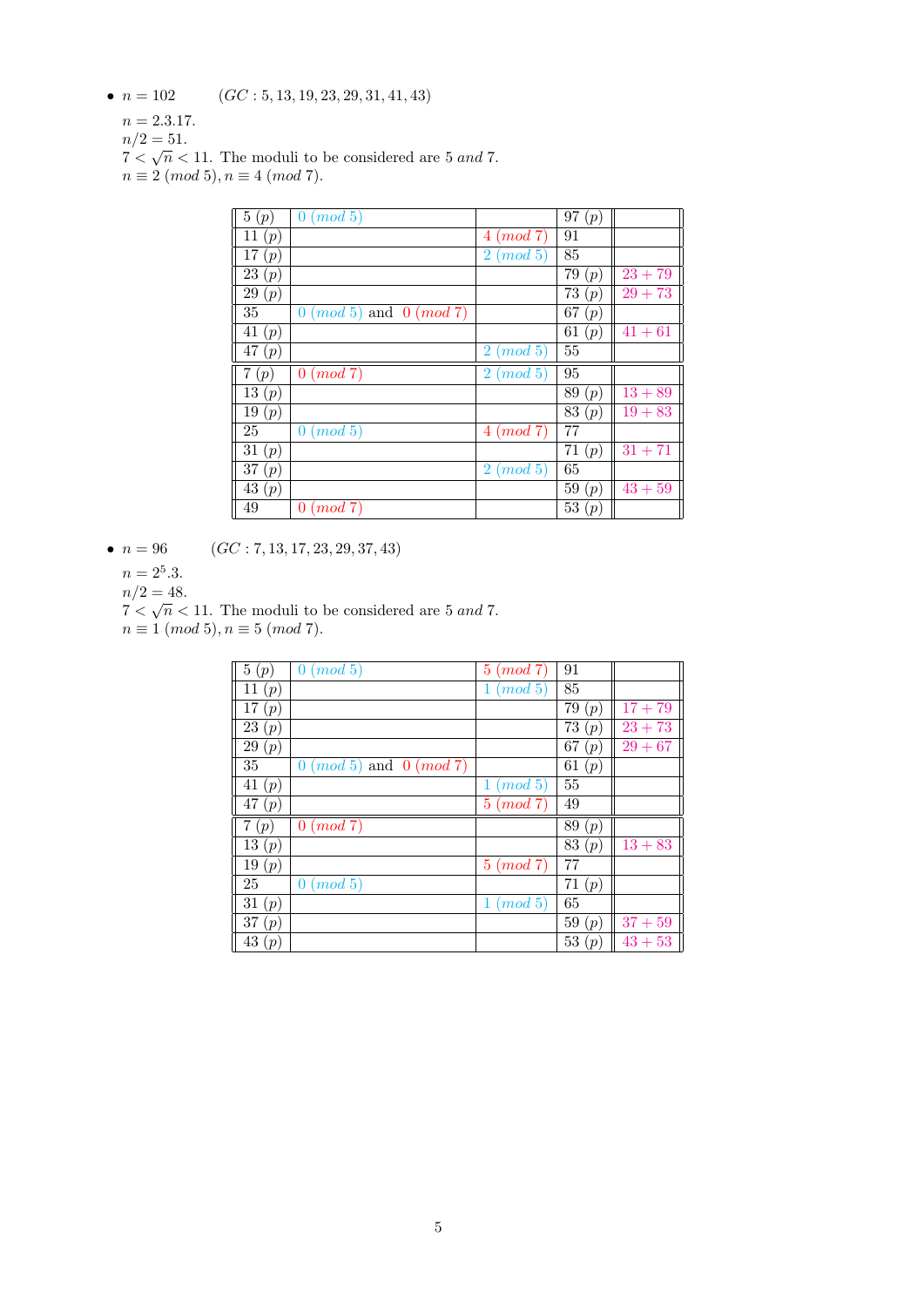- $n = 90$   $(GC: 7, 11, 17, 19, 23, 29, 31, 37, 43)$ 
	- $n = 2.3^2.5.$
	- $n/2 = 45.$
	- $7 < \sqrt{n} < 11$ . The moduli to be considered are 5 and 7.
	- $n \equiv 0 \pmod{5}, n \equiv 6 \pmod{7}.$

| 5(p)     | (mod 5)<br>$\theta$               |                | 85        |           |
|----------|-----------------------------------|----------------|-----------|-----------|
| 11 $(p)$ |                                   |                | 79(p)     | $11 + 79$ |
| 17 $(p)$ |                                   |                | 73<br>(p) | $17 + 73$ |
| 23(p)    |                                   |                | 67<br>(p) | $23 + 67$ |
| 29(p)    |                                   |                | 61<br>(p) | $29 + 61$ |
| 35       | $0 \ (mod\ 5)$ and $0 \ (mod\ 7)$ |                | 55        |           |
| 41 $(p)$ |                                   | (mod 7)<br>6   | 49        |           |
| (p)      | (mod 7)<br>$\overline{0}$         |                | 83(p)     |           |
| 13(p)    |                                   | $6 \ (mod\ 7)$ | 77        |           |
| 19(p)    |                                   |                | 71(p)     | $19 + 71$ |
| 25       | $0 \ (mod\ 5)$                    |                | 65        |           |
| 31 $(p)$ |                                   |                | 59 $(p)$  | $31 + 59$ |
| 37(p)    |                                   |                | 53<br>(p) | $37 + 53$ |
| 43(p)    |                                   |                | 47<br>(p) | $43 + 47$ |

•  $n = 84$  (GC : 5, 11, 13, 17, 23, 31, 37, 41)

 $n = 2^2 \cdot 3 \cdot 7$ .

 $n/2 = 42.$ 

- $7 < \sqrt{n} < 11$ . The moduli to be considered are 5 and 7.
- $n \equiv 4 \pmod{5}, n \equiv 0 \pmod{7}.$

| 5(p)               | (mod 5)<br>0                                  |              | 79<br>(p) |           |
|--------------------|-----------------------------------------------|--------------|-----------|-----------|
| $\overline{11}(p)$ |                                               |              | 73<br>(p) | $11 + 73$ |
| 17(p)              |                                               |              | 67<br>(p) | $17 + 67$ |
| 23(p)              |                                               |              | 61<br>(p) | $23 + 61$ |
| 29(p)              |                                               | (mod 5)<br>4 | 55        |           |
| 35                 | $(mod 5)$ and $0 (mod 7)$<br>$\mid 0 \rangle$ |              | 49        |           |
| 41 $(p)$           |                                               |              | 43(p)     | $41 + 43$ |
| (p)                | (mod 7)<br>$\overline{0}$                     |              | 77        |           |
| 13(p)              |                                               |              | 71<br>(p) | $13 + 71$ |
| 19(p)              |                                               | (mod 5)<br>4 | 65        |           |
| 25                 | (mod 5)<br>$\overline{0}$                     |              | 59<br>(p) |           |
| 31(p)              |                                               |              | 53<br>(p) | $31 + 53$ |
| 37<br>(p)          |                                               |              | 47<br>(p) | $37 + 47$ |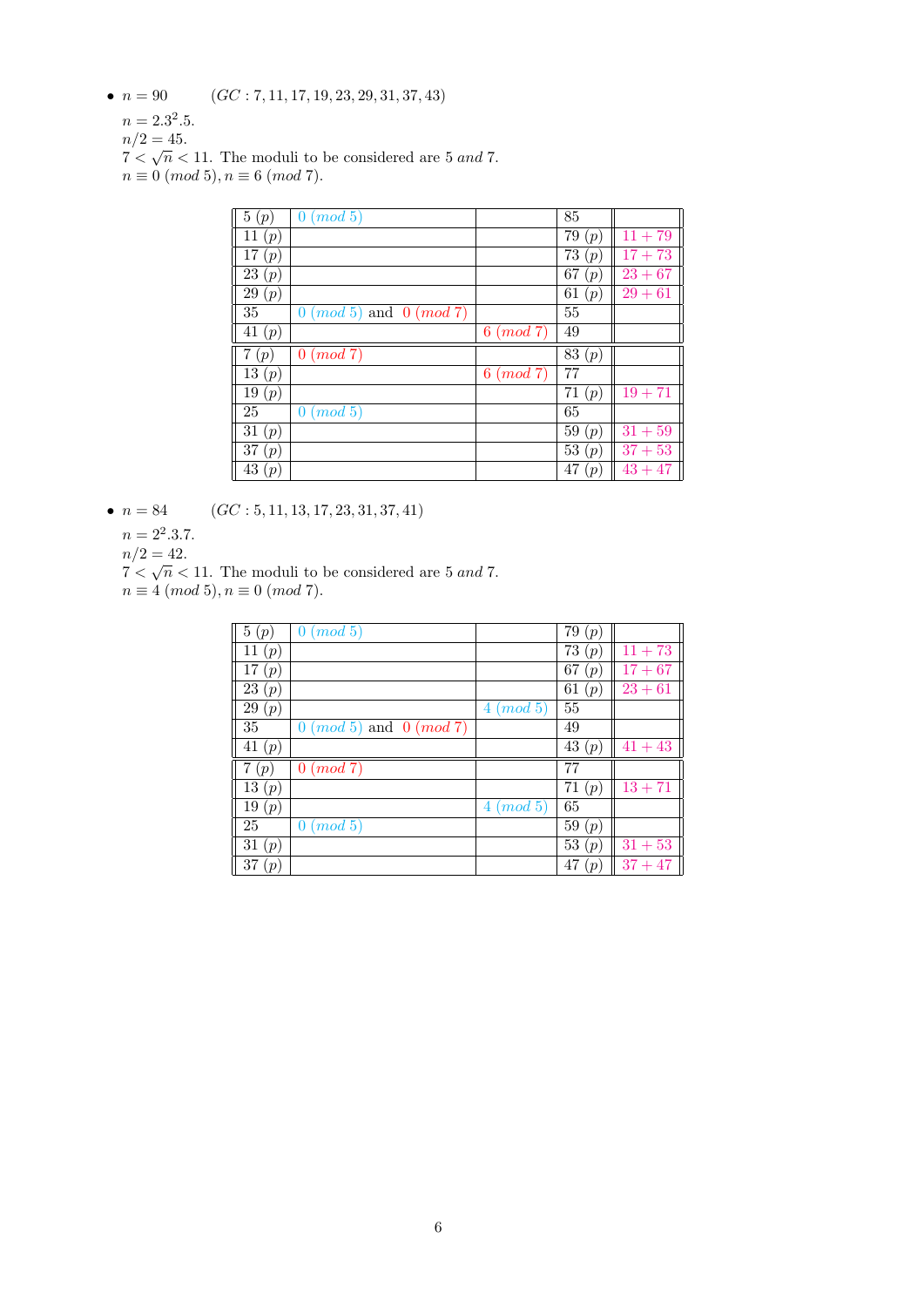- $n = 78$  (GC : 5, 7, 11, 17, 19, 31, 37)
	- $n = 2.3.13.$
	- $n/2 = 39.$
	- $7 < \sqrt{n} < 11$ . The moduli to be considered are 5 and 7.
	- $n \equiv 3 \pmod{5}, n \equiv 1 \pmod{7}.$

| 5(p)     | (mod 5)<br>0                                |              | 73<br>(p) |           |
|----------|---------------------------------------------|--------------|-----------|-----------|
| 11 $(p)$ |                                             |              | 67<br>(p) | $11 + 67$ |
| 17 $(p)$ |                                             |              | 61<br>(p) | $17 + 61$ |
| 23(p)    |                                             | (mod 5)<br>3 | 55        |           |
| 29(p)    |                                             | (mod 7)<br>1 | 49        |           |
| 35       | $(mod 5)$ and $0 (mod 7)$<br>$\overline{0}$ |              | 43(p)     |           |
| (p)      | (mod 7)<br>$\overline{0}$                   |              | 71<br>(p) |           |
| 13 $(p)$ |                                             | (mod~5)<br>3 | 65        |           |
|          |                                             |              |           |           |
| 19(p)    |                                             |              | 59<br>(p) | $19 + 59$ |
| 25       | (mod 5)<br>$\overline{0}$                   |              | 53<br>(p) |           |
| 31(p)    |                                             |              | 47<br>(p) | $31 + 47$ |

- $n = 72$  (GC : 5, 11, 13, 19, 29, 31)
	- $n = 2^3 \cdot 3^2$ .
	- $n/2 = 36.$

 $7 < \sqrt{n} < 11$ . The moduli to be considered are 5 and 7.

 $n \equiv 2 \pmod{5}, n \equiv 2 \pmod{7}.$ 

| 5(p)               | (mod 5)<br>0                      |                           | 67<br>(p) |           |
|--------------------|-----------------------------------|---------------------------|-----------|-----------|
| 11 $(p)$           |                                   |                           | 61<br>(p) | $11 + 61$ |
| 17(p)              |                                   | (mod 5)<br>$\overline{2}$ | 55        |           |
| $\overline{23}(p)$ |                                   | $\overline{2}$<br>(mod 7) | 49        |           |
| 29(p)              |                                   |                           | 43<br>(p) | $29 + 43$ |
| 35                 | $0 \ (mod\ 5)$ and $0 \ (mod\ 7)$ |                           | 37<br>(p) |           |
| 7(p)               | (mod 7)<br>0                      | (mod 5)<br>$\overline{2}$ | 65        |           |
| 13(p)              |                                   |                           | 59 $(p)$  | $13 + 59$ |
| 19(p)              |                                   |                           | 53<br>(p) | $19 + 53$ |
| 25                 | $0 \ (mod\ 5)$                    |                           | 47<br>(p) |           |
| 31(p)              |                                   |                           | 41<br>(p) | $31 + 41$ |

•  $n = 66$  (GC : 5, 7, 13, 19, 23, 29)

 $n = 2.3.11.$ 

$$
n/2=33.
$$

 $n/2 = 33.$ <br> $7 < \sqrt{n} < 11$ . The moduli to be considered are 5 and 7.

 $n \equiv 1 \pmod{5}, n \equiv 3 \pmod{7}.$ 

| 5(p)               | (mod 5)<br>0 |                                 | 61 $(p)$  |           |
|--------------------|--------------|---------------------------------|-----------|-----------|
| 11(p)              |              | (mod 5)                         | 55        |           |
| 17 $(p)$           |              | (mod 7)<br>3                    | 49        |           |
| $\overline{23}(p)$ |              |                                 | 43<br>(p) | $23 + 43$ |
| 29(p)              |              |                                 | 37(p)     | $29 + 37$ |
| 7(p)               | (mod 7)<br>0 |                                 | 59 $(p)$  |           |
| $\overline{1}3(p)$ |              |                                 | 53 $(p)$  | $13 + 53$ |
| 19(p)              |              |                                 | 47<br>(p) | $19 + 47$ |
| 25                 | (mod 5)<br>0 |                                 | 41<br>(p) |           |
| 31(p)              |              | $1 \ (mod 5)$ and $3 \ (mod 7)$ | 35        |           |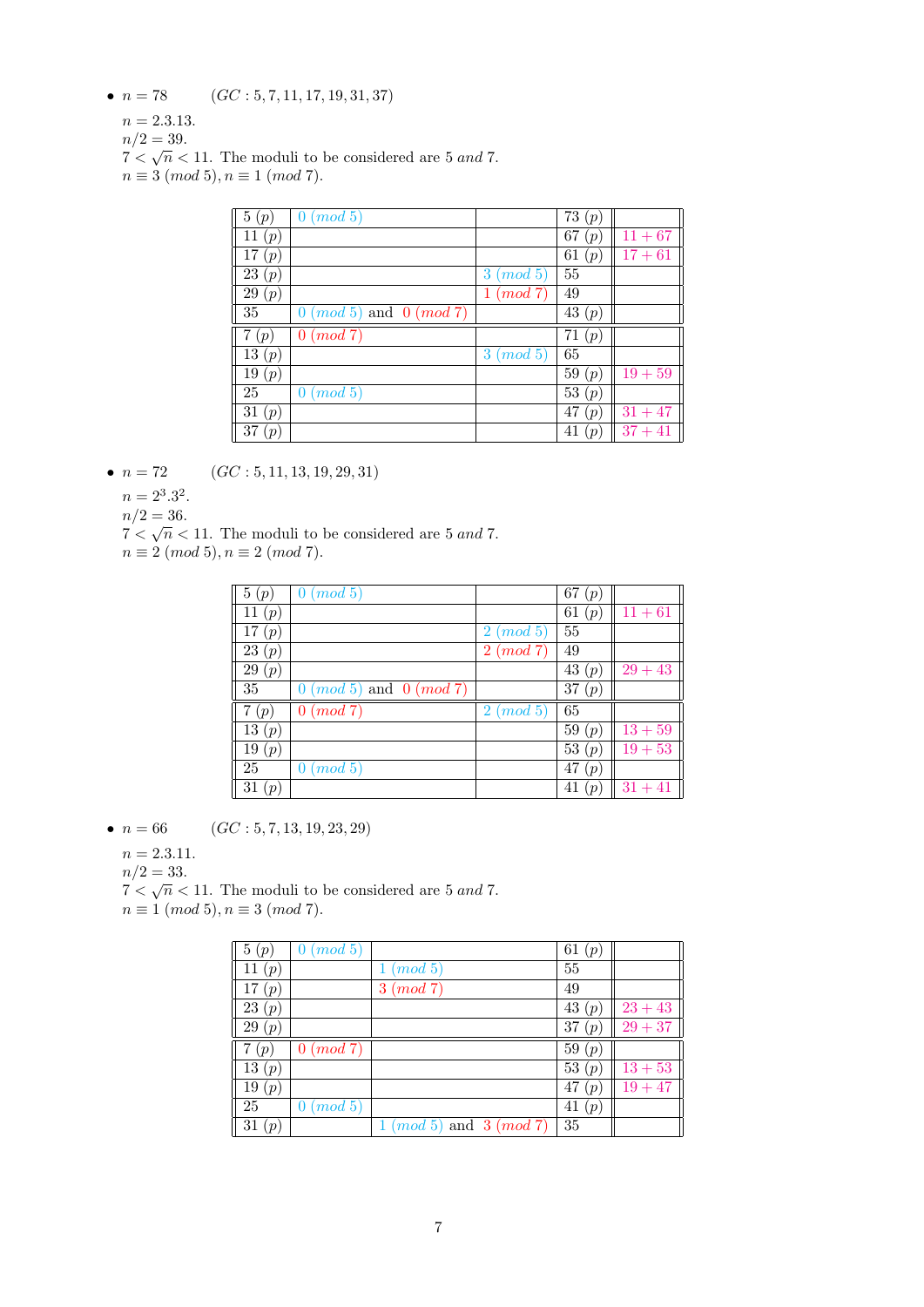- $n = 60$   $(GC: 7, 13, 17, 19, 23, 29)$ 
	- $n = 2^2 \cdot 3 \cdot 5$ .
	- $n/2 = 30$ .
	- $n/2 = 30.$ <br> $7 < \sqrt{n} < 11$ . The moduli to be considered are 5 and 7.
	- $n \equiv 0 \pmod{5}, n \equiv 4 \pmod{7}.$

| 5(p)               | $0 \ (mod\ 5)$ |              | 55        |           |
|--------------------|----------------|--------------|-----------|-----------|
| 11 $(p)$           |                | $4 \pmod{7}$ | 49        |           |
| 17 $(p)$           |                |              | 43 $(p)$  | $17 + 43$ |
| 23(p)              |                |              | 37(p)     | $23 + 37$ |
| $\overline{29}(p)$ |                |              | 31(p)     | $29 + 31$ |
| (p                 | $0 \pmod{7}$   |              | 53 $(p)$  |           |
| 13(p)              |                |              | 47<br>(p  | $13 + 47$ |
| 19(p)              |                |              | 41<br>(p) | $19 + 41$ |
| 25                 | $0 \ (mod\ 5)$ | $4 \pmod{7}$ | 35        |           |

- $n = 54$  (DG : 7, 11, 13, 17, 23)
	- $n = 2.3^3$ .

 $n/2 = 27$ .

 $n/2 = 21$ .<br> $7 < \sqrt{n} < 11$ . The moduli to be considered are 5 and 7.

 $n \equiv 4 \pmod{5}, n \equiv 5 \pmod{7}.$ 

| 5(p)     | $0 \ (mod\ 5) \   \ 5 \ (mod\ 7)$ |                                 | 49        |           |
|----------|-----------------------------------|---------------------------------|-----------|-----------|
| 11 $(p)$ |                                   |                                 | 43 $(p)$  | $11 + 43$ |
| 17(p)    |                                   |                                 | 37 $(p)$  | $17 + 37$ |
| 23(p)    |                                   |                                 | 31 $(p)$  | $23 + 31$ |
| (p       | $0 \ (mod\ 7)$                    |                                 | 47 $(p)$  |           |
| 13(p)    |                                   |                                 | 41<br>(p) | $13 + 41$ |
| 19 $(p)$ |                                   | $4 \ (mod 5)$ and $5 \ (mod 7)$ | 35        |           |
| 25       | $0 \ (mod \ 5)$                   |                                 | 29        |           |

- $n = 48$  (GC : 5, 7, 11, 17, 19)
	- $n = 2^4.3$ .
	- $n/2 = 24.$

 $m/2 = 24.$ <br>5  $\lt \sqrt{n}$   $\lt 7$ . The modulus to be considered is 5.  $n \equiv 3 \pmod{5}$ .

| 5(p)     | $0 \ (mod \ 5)$ |              | 43 $(p)$ |           |
|----------|-----------------|--------------|----------|-----------|
| 11 $(p)$ |                 |              | 37(p)    | $11 + 37$ |
| 17(p)    |                 |              | 31 $(p)$ | $17 + 31$ |
| 23(p)    |                 | $3 \pmod{5}$ | 25       |           |
| 7(p)     |                 |              | 41 $(p)$ | $7 + 41$  |
| 13(p)    |                 | $3 \pmod{5}$ | 35       |           |
| 19       |                 |              | 29       | $19 + 29$ |

- $n = 42$  (GC : 5, 11, 13, 19)
	- $n = 2.3.7.$
	- $n/2 = 21.$

 $\frac{n}{2} - 21$ .<br>5  $\lt \sqrt{n} \lt 5$ . The modulus to be considered is 5.

 $n \equiv 2 \pmod{5}$ .

| 5(p)     | $0 \ (mod\ 5)$ |              | 37 $(p)$                |           |
|----------|----------------|--------------|-------------------------|-----------|
| 11 $(p)$ |                |              | 31(p)                   | $11 + 31$ |
| 17(p)    |                | $2 \pmod{5}$ | -25                     |           |
| 7(p)     |                | $2 \pmod{5}$ | 35                      |           |
| 13(p)    |                |              | 29<br>(p <sub>1</sub> ) | $13 + 29$ |
| 19(p)    |                |              | 23<br>(p)               | $19 + 23$ |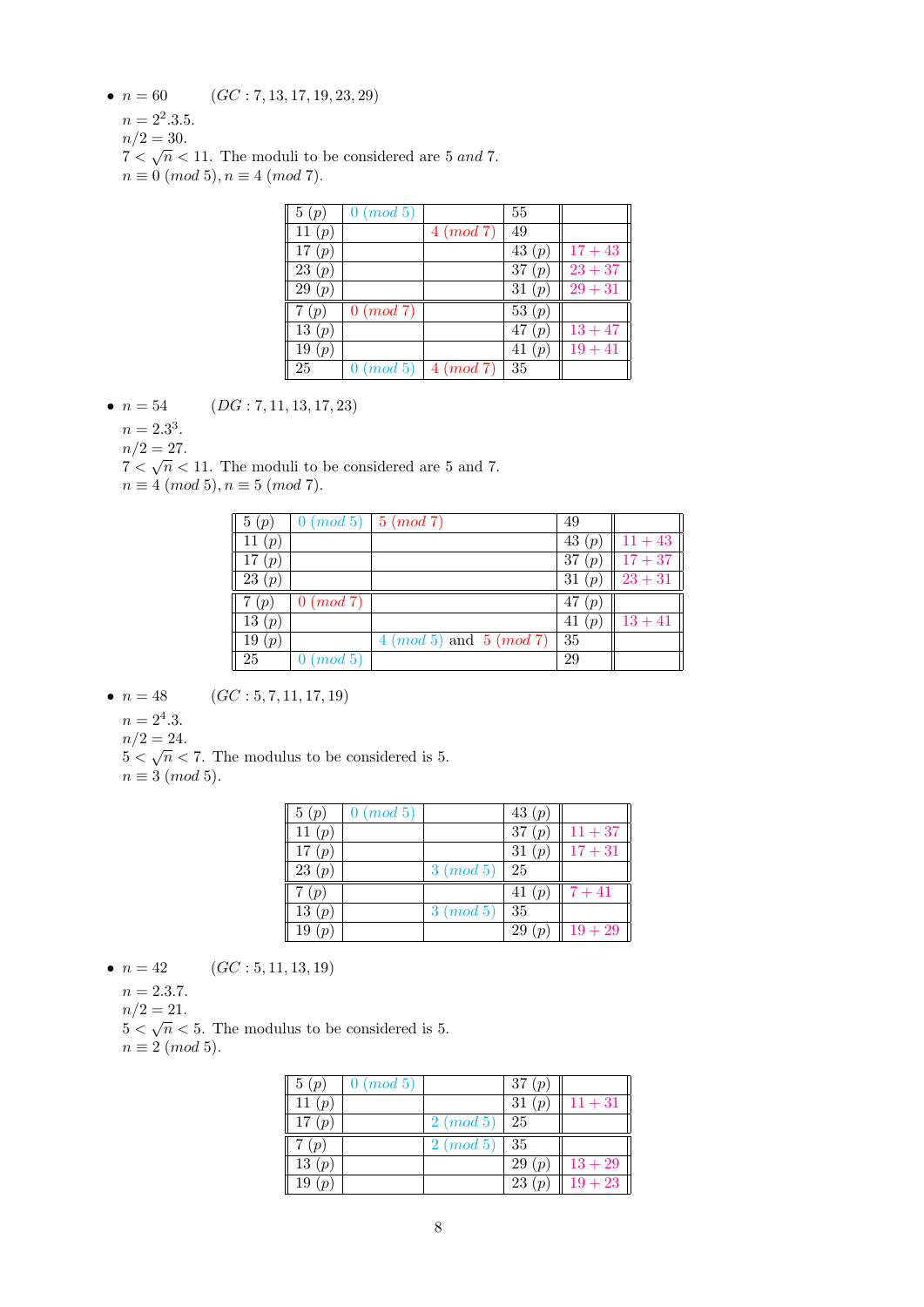- $n = 36$   $(GC: 5, 7, 13, 17)$ 
	- $n = 2^2 \cdot 3^2$ .

 $n/2 = 18.$  $5 < \sqrt{n} < 7$ . The modulus to be considered is 5.

 $n \equiv 1 \pmod{5}$ .

| 5(p)     | $\mid 0 \pmod{5}$ |              | 31(p) |                  |
|----------|-------------------|--------------|-------|------------------|
| 11 $(p)$ |                   | $1 \pmod{5}$ | 25    |                  |
| 17(p)    |                   |              | 19(p) | $\sqrt{17} + 19$ |
| 7(p)     |                   |              | 29(p) | $7 + 29$         |
| 13(p)    |                   |              | 23(p) | $13 + 23$        |

•  $n = 30$  (GC : 7, 11, 13)

 $n = 2.3.5.$ 

 $n/2 = 15.$ 

 $5 < \sqrt{n} < 7$ . The modulus to be considered is 5.  $n \equiv 0 \pmod{5}$ .

| 5(p)                    | $0 \pmod{5}$ | 25                      |           |
|-------------------------|--------------|-------------------------|-----------|
| 11 $(p)$                |              | 19(p)                   | $11 + 19$ |
| 7(p)                    |              | 23(p)                   | $7 + 23$  |
| 13<br>(p <sub>o</sub> ) |              | 17<br>(p <sub>i</sub> ) | $13 + 17$ |

## 2 Even numbers of the form  $n = 6m + 4$  from 142 to 28

The double sieve of Eratosthenes application is presented in a table containing only  $\left\lfloor \frac{n+6}{12} \right\rfloor$ | numbers belonging to the arithmetic progression  $6k - 1$ .

- $n = 142$  (GC : 3, 5, 11, 29, 41, 53, 59, 71)
	- $n = 2.71.$
	- $n/2 = 71.$

 $11 < \sqrt{n} < 13$ . The moduli to be considered are 5, 7 and 11.

 $n \equiv 2 \pmod{5}, n \equiv 2 \pmod{7}, n \equiv 10 \pmod{11}.$ 

| $\lceil 5(p) \rceil$  | (mod~5)<br>0                      |                             | $\bar{1}37(p)$ |            |
|-----------------------|-----------------------------------|-----------------------------|----------------|------------|
| 11 $(p)$              | (mod 11)<br>$\cup$                |                             | 131<br>(p)     |            |
| 17<br>(p)             |                                   | (mod~5)<br>$\overline{2}$   | 125            |            |
| 23(p)                 |                                   | (mod 7)<br>$\overline{2}$   | 119            |            |
| $\overline{29}(p)$    |                                   |                             | $\bar{1}13(p)$ | $29 + 113$ |
| 35                    | $0 \ (mod\ 5)$ and $0 \ (mod\ 7)$ |                             | 107<br>(p)     |            |
| $\overline{41}(p)$    |                                   |                             | 101<br>(p)     | $41 + 101$ |
| 47<br>(p)             |                                   | (mod 5)<br>$\overline{2}$   | 95             |            |
| $\overline{53}\,(p)$  |                                   |                             | 89 $(p)$       | $53 + 89$  |
| $\overline{59}$ $(p)$ |                                   |                             | 83(p)          | $59 + 83$  |
| 65                    | $0 \ (mod\ 5)$                    | $2 \pmod{7}$ et 10 (mod 11) | 77             |            |
| 71(p)                 |                                   |                             | 71 $(p)$       | $71 + 71$  |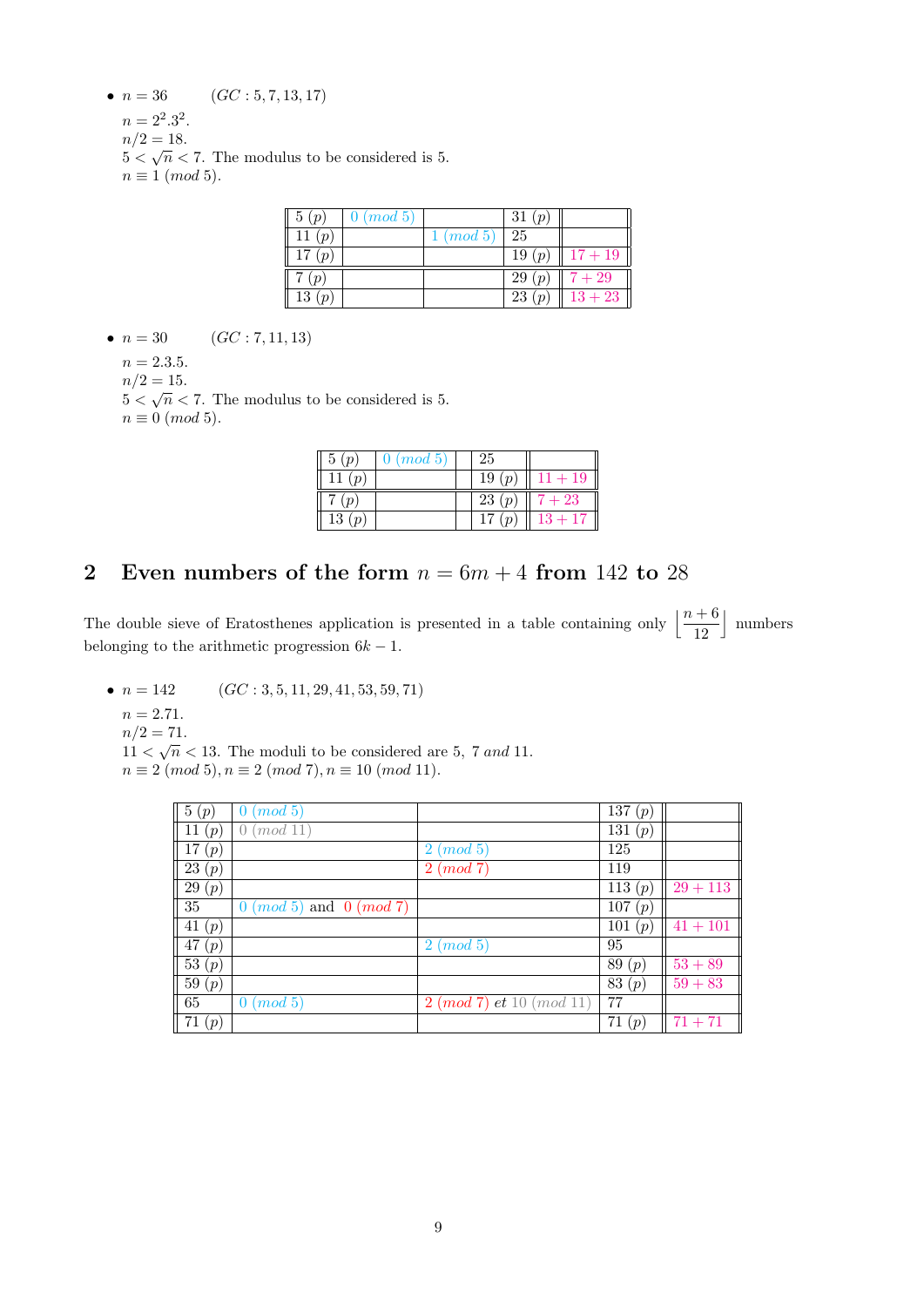- $n = 136$   $(GC: 5, 23, 29, 47, 53)$ 
	- $n = 2^3.17$ .
	- $n/2 = 68.$
	- $11 < \sqrt{n} < 13$ . The moduli to be considered are 5, 7 and 11.  $n \equiv 1 \pmod{5}, n \equiv 3 \pmod{7}, n \equiv 4 \pmod{11}.$

| 5(p)               | (mod~5)                           |                               | 131 $(p)$      |            |
|--------------------|-----------------------------------|-------------------------------|----------------|------------|
| 11 $(p)$           | $\mod 11$                         | (mod~5)                       | 125            |            |
| $\bar{1}7(p)$      |                                   | $3 \pmod{7}$                  | 119            |            |
| $\overline{23}(p)$ |                                   |                               | $\bar{1}13(p)$ | $23 + 113$ |
| $\overline{29}(p)$ |                                   |                               | $\bar{1}07(p)$ | $29 + 107$ |
| $\overline{35}$    | $0 \ (mod\ 5)$ and $0 \ (mod\ 7)$ |                               | 101 (p)        |            |
| 41(p)              |                                   | $1 \ (mod \ 5)$               | 95             |            |
| $\overline{47}(p)$ |                                   |                               | 89(p)          | $47 + 89$  |
| $\overline{53}(p)$ |                                   |                               | 83 $(p)$       | $53 + 83$  |
| 59(p)              |                                   | $3 \pmod{7}$ et $4 \pmod{11}$ | 77             |            |
| 65                 | (mod 5)                           |                               | 71(p)          |            |

•  $n = 130$  (GC : 3, 17, 23, 29, 41, 47, 59)

 $n = 2.5.13.$ 

 $n/2 = 65.$ 

 $11 < \sqrt{n} < 13$ . The moduli to be considered are 5, 7 and 11.  $n \equiv 0 \pmod{5}, n \equiv 4 \pmod{7}, n \equiv 9 \pmod{11}.$ 

| 5(p)               | (mod~5)                           |                               | 125        |            |
|--------------------|-----------------------------------|-------------------------------|------------|------------|
| 11<br>(p)          | (mod 11)                          | $4 \pmod{7}$                  | 119        |            |
| 17(p)              |                                   |                               | 113 $(p)$  | $17 + 113$ |
| 23(p)              |                                   |                               | 107<br>(p) | $23 + 107$ |
| $\overline{29}(p)$ |                                   |                               | 101<br>(p) | $29 + 101$ |
| $\overline{35}$    | $0 \ (mod\ 5)$ and $0 \ (mod\ 7)$ |                               | 95         |            |
| 41 $(p)$           |                                   |                               | 89(p)      | $41 + 89$  |
| $\overline{47}(p)$ |                                   |                               | 83 $(p)$   | $47 + 83$  |
| 53(p)              |                                   | $4 \pmod{7}$ et $9 \pmod{11}$ | 77         |            |
| 59(p)              |                                   |                               | 71<br>(p)  | $59 + 71$  |
| 65                 | (mod~5)                           |                               | 65         |            |

•  $n = 124$  (GC : 11, 17, 23, 41, 53)

 $n = 2^2.31$ .

 $n/2 = 62.$ 

 $11 < \sqrt{n} < 13$ . The moduli to be considered are 5, 7 and 11.  $n \equiv 4 \pmod{5}, n \equiv 5 \pmod{7}, n \equiv 3 \pmod{11}.$ 

| 5(p)                  | $0 \ (mod\ 5)$                    | $5 \pmod{7}$                  | 119       |            |
|-----------------------|-----------------------------------|-------------------------------|-----------|------------|
| 11<br>(p              | (mod 11)                          |                               | 113 $(p)$ |            |
| $\overline{17}(p)$    |                                   |                               | 107(p)    | $17 + 107$ |
| $\overline{23}(p)$    |                                   |                               | 101 $(p)$ | $23 + 101$ |
| 29(p)                 |                                   | $4 \ (mod \ 5)$               | 95        |            |
| 35                    | $0 \ (mod\ 5)$ and $0 \ (mod\ 7)$ |                               | 89 $(p)$  |            |
| $-41(p)$              |                                   |                               | 83 $(p)$  | $41 + 83$  |
| 47(p)                 |                                   | $5 \pmod{7}$ et $3 \pmod{11}$ | 77        |            |
| $\bar{5}3(p)$         |                                   |                               | 71 $(p)$  | $53 + 71$  |
| $\overline{59}$ $(p)$ |                                   | (mod 5)<br>4                  | 65        |            |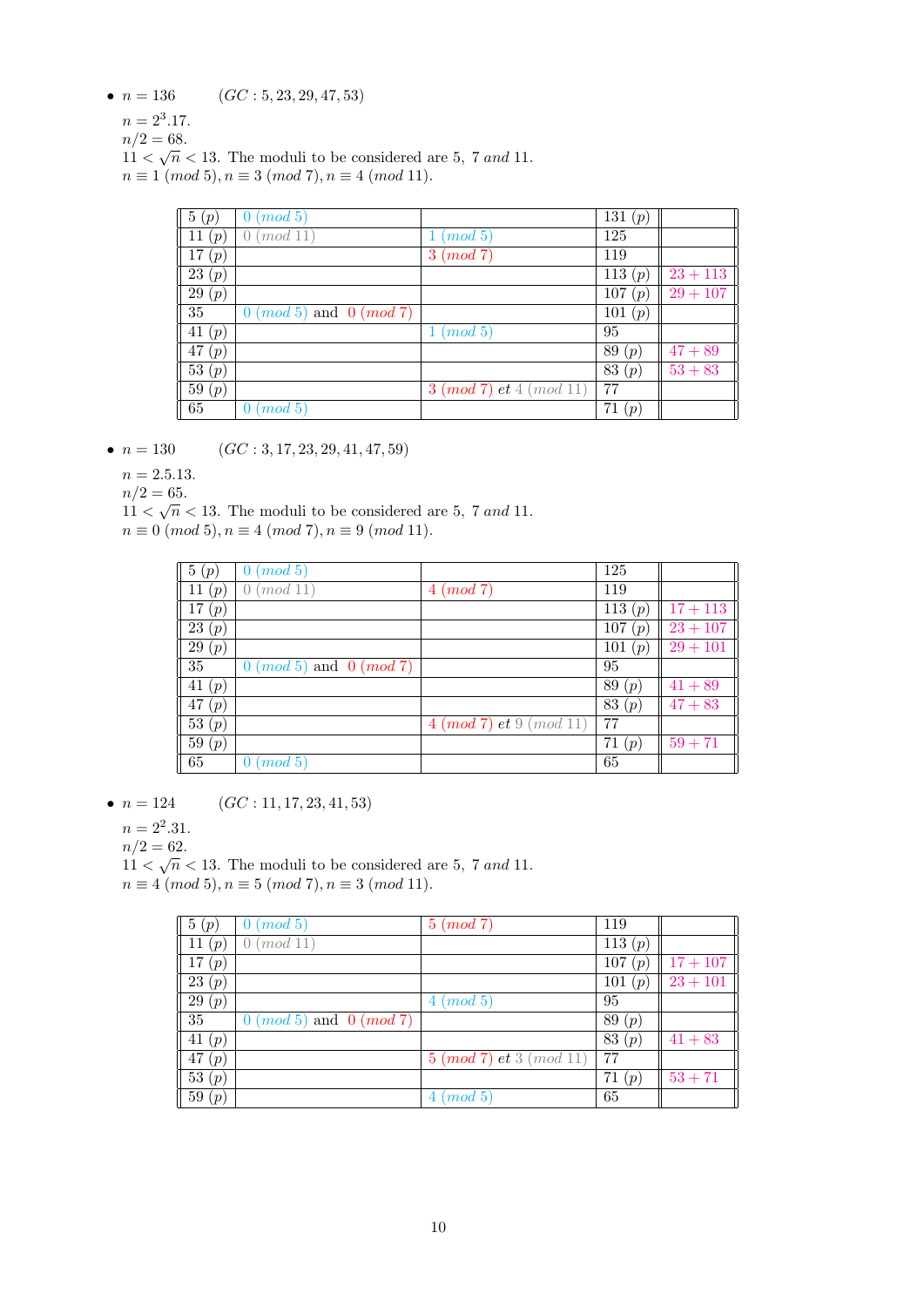- $n = 118$  (GC : 5, 11, 17, 29, 47, 59)
	- $n = 2.59$ .
	- $n/2 = 59.$
	- $7 < \sqrt{n} < 11$ . The moduli to be considered are 5 and 7.
	- $n \equiv 3 \pmod{5}, n \equiv 6 \pmod{7}.$

| 5(p)     | (mod 5)<br>O                      |                           | 113 $(p)$               |            |
|----------|-----------------------------------|---------------------------|-------------------------|------------|
| 11 $(p)$ |                                   |                           | 107<br>(p)              | $11 + 107$ |
| 17(p)    |                                   |                           | 101<br>(p)              | $17 + 101$ |
| 23(p)    |                                   | (mod 5)<br>3              | 95                      |            |
| 29(p)    |                                   |                           | 89<br>(p)               | $29 + 89$  |
| 35       | $0 \ (mod\ 5)$ and $0 \ (mod\ 7)$ |                           | 83 $(p)$                |            |
| 41 $(p)$ |                                   | $6 \ (mod\ 7)$            | 77                      |            |
| 47 $(p)$ |                                   |                           | 71<br>(p)               | $47 + 71$  |
| 53 $(p)$ |                                   | (mod 5)<br>3 <sup>1</sup> | 65                      |            |
| 59(p)    |                                   |                           | 59<br>$\left( p\right)$ | $59 + 59$  |

- $n = 112$  (DG : 3, 5, 11, 23, 29, 41, 53)
	- $n = 2^4.7$ .

 $n/2 = 56$ .

 $n/2 = 30$ .<br> $7 < \sqrt{n} < 11$ . The moduli to be considered are 5 and 7.

 $n \equiv 2 \pmod{5}, n \equiv 0 \pmod{7}.$ 

| 5(p)      | (mod 5)<br>O                      |         | 107(p)     |            |
|-----------|-----------------------------------|---------|------------|------------|
| 11 $(p)$  |                                   |         | 101<br>(p) | $11 + 101$ |
| 17 $(p)$  |                                   | (mod~5) | 95         |            |
| 23(p)     |                                   |         | 89<br>(p)  | $23 + 89$  |
| 29(p)     |                                   |         | 83<br>(p)  | $29 + 83$  |
| $35\,$    | $0 \ (mod\ 5)$ and $0 \ (mod\ 7)$ |         | 77         |            |
| 41 (p)    |                                   |         | 71<br>(p)  | $41 + 71$  |
| 47<br>(p) |                                   | (mod~5) | 65         |            |
| 53(p)     |                                   |         | 59<br>(p)  | $53 + 59$  |

•  $n = 106$  (GC : 3, 5, 17, 23, 47, 53)

```
n = 2.53.
```
 $n/2 = 53.$ 

 $7 < \sqrt{n} < 11$ . The moduli to be considered are 5 and 7.

 $n \equiv 1 \pmod{5}, n \equiv 1 \pmod{7}.$ 

| 5(p)               | (mod 5)                          |              | 101 $(p)$               |           |
|--------------------|----------------------------------|--------------|-------------------------|-----------|
| 11 $(p)$           |                                  | (mod 5)      | 95                      |           |
| 17<br>(p)          |                                  |              | 89<br>(p)               | $17 + 89$ |
| $\overline{23}(p)$ |                                  |              | 83<br>(p)               | $23 + 83$ |
| 29(p)              |                                  | (mod 7)<br>1 | 77                      |           |
| 35                 | $0 \ (mod\ 5)$ et $0 \ (mod\ 7)$ |              | 71<br>(p <sub>1</sub> ) |           |
| 41 $(p)$           |                                  | (mod~5)      | 65                      |           |
| 47<br>(p           |                                  |              | 59 $(p)$                | $47 + 59$ |
| 53 $(p)$           |                                  |              | 53 $(p)$                | $53 + 53$ |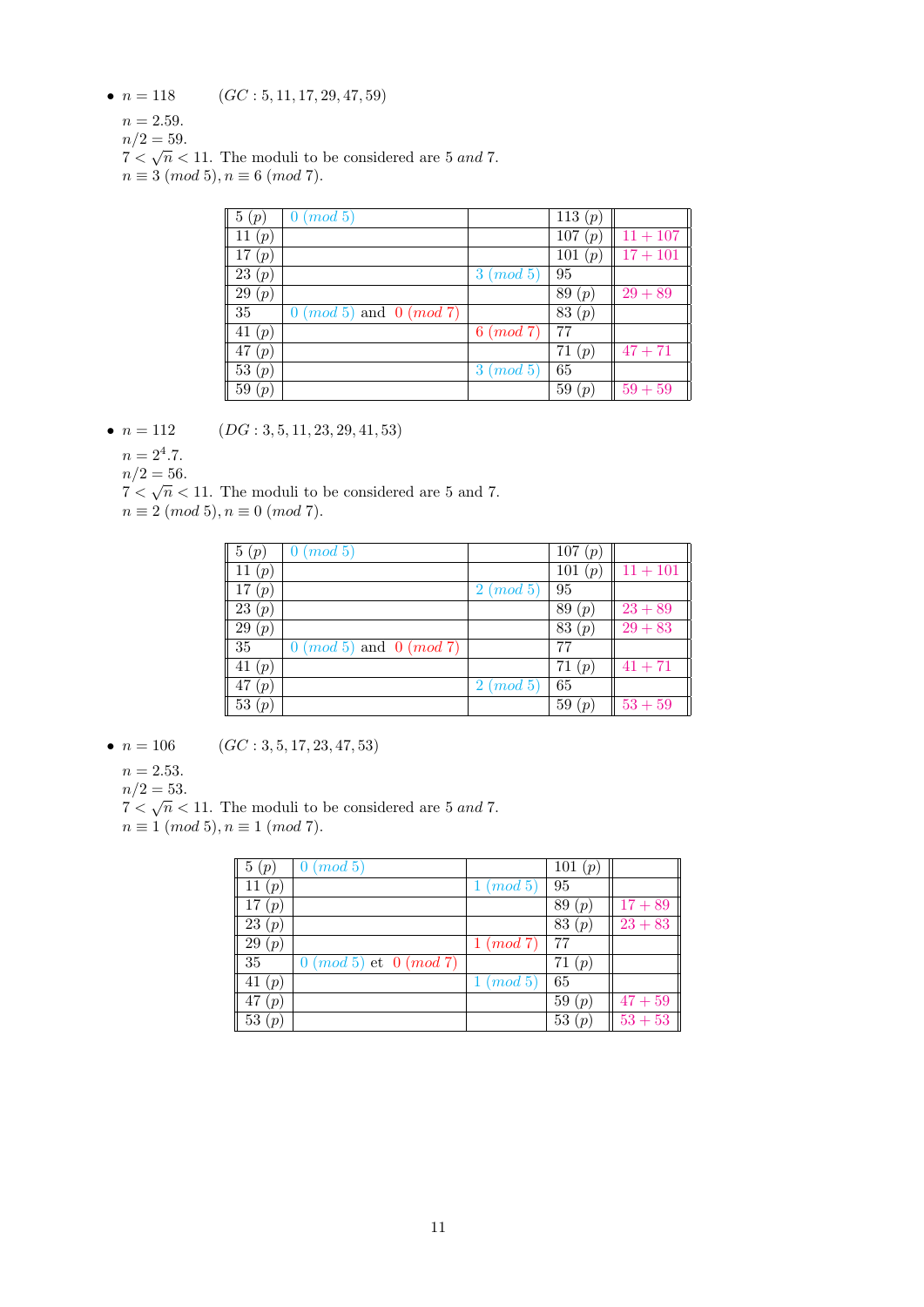- $n = 100$   $(GC: 3, 11, 17, 29, 41, 47)$ 
	- $n = 2^2.5^2$ .
	- $n/2 = 50$ .
	- $n/2 = 30.$ <br> $7 < \sqrt{n} < 11$ . The moduli to be considered are 5 and 7.
	- $n \equiv 0 \pmod{5}, n \equiv 2 \pmod{7}.$

| 5(p)     | $0 \ (mod\ 5)$               |                | 95                      |           |
|----------|------------------------------|----------------|-------------------------|-----------|
| 11 $(p)$ |                              |                | 89 $(p)$                | $11 + 89$ |
| 17 $(p)$ |                              |                | 83 $(p)$                | $17 + 83$ |
| 23(p)    |                              | $2 \ (mod\ 7)$ | 77                      |           |
| 29(p)    |                              |                | 71<br>(p <sub>1</sub> ) | $29 + 71$ |
| 35       | $0 \pmod{5}$ et $0 \pmod{7}$ |                | 65                      |           |
| $-41(p)$ |                              |                | 59 $(p)$                | $41 + 59$ |
| 47 $(p)$ |                              |                | 53(p)                   | $47 + 53$ |

• 
$$
n = 94
$$
  $(GC: 5, 11, 23, 41, 47)$ 

 $n = 2.47$ .

 $n/2 = 47.$ 

 $7 < \sqrt{n} < 11$ . The moduli to be considered are 5 and 7.

 $n \equiv 4 \pmod{5}, n \equiv 3 \pmod{7}.$ 

| $\parallel$ 5 $(p)$ | (mod 5)<br>0                     |                | 89 $(p)$ |                     |
|---------------------|----------------------------------|----------------|----------|---------------------|
| 11(p)               |                                  |                | 83 $(p)$ | $11 + 83$           |
| 17 $(p)$            |                                  | $3 \ (mod\ 7)$ | 77       |                     |
| 23(p)               |                                  |                | 71<br>(p | $23 + 71$           |
| $\boxed{29\ (p)}$   |                                  | $4 \pmod{5}$   | 65       |                     |
| $\sqrt{35}$         | $0 \ (mod\ 5)$ et $0 \ (mod\ 7)$ |                | 59 $(p)$ |                     |
| 41 $(p)$            |                                  |                | 53 $(p)$ | $41 + 53$           |
| $\sqrt{47(p)}$      |                                  |                | 47 $(p)$ | $\frac{1}{47} + 47$ |

• 
$$
n = 88
$$
  $(DG: 5, 17, 29, 41)$ 

 $n = 2^3.11.$ 

 $n/2 = 44.$ 

 $7 < \sqrt{n} < 11$ . The moduli to be considered are 5 and 7.

 $n \equiv 3 \pmod{5}, n \equiv 4 \pmod{7}.$ 

| 5(p)     | $0 \pmod{5}$                 |              | 83 $(p)$ |           |
|----------|------------------------------|--------------|----------|-----------|
| 11 $(p)$ |                              | $4 \pmod{7}$ | 77       |           |
| 17(p)    |                              |              | 71 $(p)$ | $17 + 71$ |
| 23(p)    |                              | $3 \pmod{5}$ | 65       |           |
| 29(p)    |                              |              | 59(p)    | $29+59$   |
| 35       | $0 \pmod{5}$ et $0 \pmod{7}$ |              | 53 $(p)$ |           |
| 41(p)    |                              |              | 47 $(p)$ | $41 + 47$ |

- $n = 82$  (GC : 3, 11, 23, 29, 41)
	- $n = 2.41.$
	- $n/2 = 41.$

 $7 < \sqrt{n} < 11$ . The moduli to be considered are 5 and 7.  $n \equiv 2 \pmod{5}, n \equiv 5 \pmod{7}.$ 

| $\parallel$ 5 $(p)$  | $0 \pmod{5}$                     | $5 \ (mod\ 7)$   77 |          |           |
|----------------------|----------------------------------|---------------------|----------|-----------|
| 11 $(p)$             |                                  |                     | 71(p)    | $11 + 71$ |
| 17(n)                |                                  | $2 \pmod{5}$        | 65       |           |
| 23(p)                |                                  |                     | 59(p)    | $23 + 59$ |
| 29(p)                |                                  |                     | 53(p)    | $29+53$   |
| 35                   | $0 \ (mod\ 5)$ et $0 \ (mod\ 7)$ |                     | 47<br>(p |           |
| $\frac{1}{41}$ $(p)$ |                                  |                     | 41       | $41 + 41$ |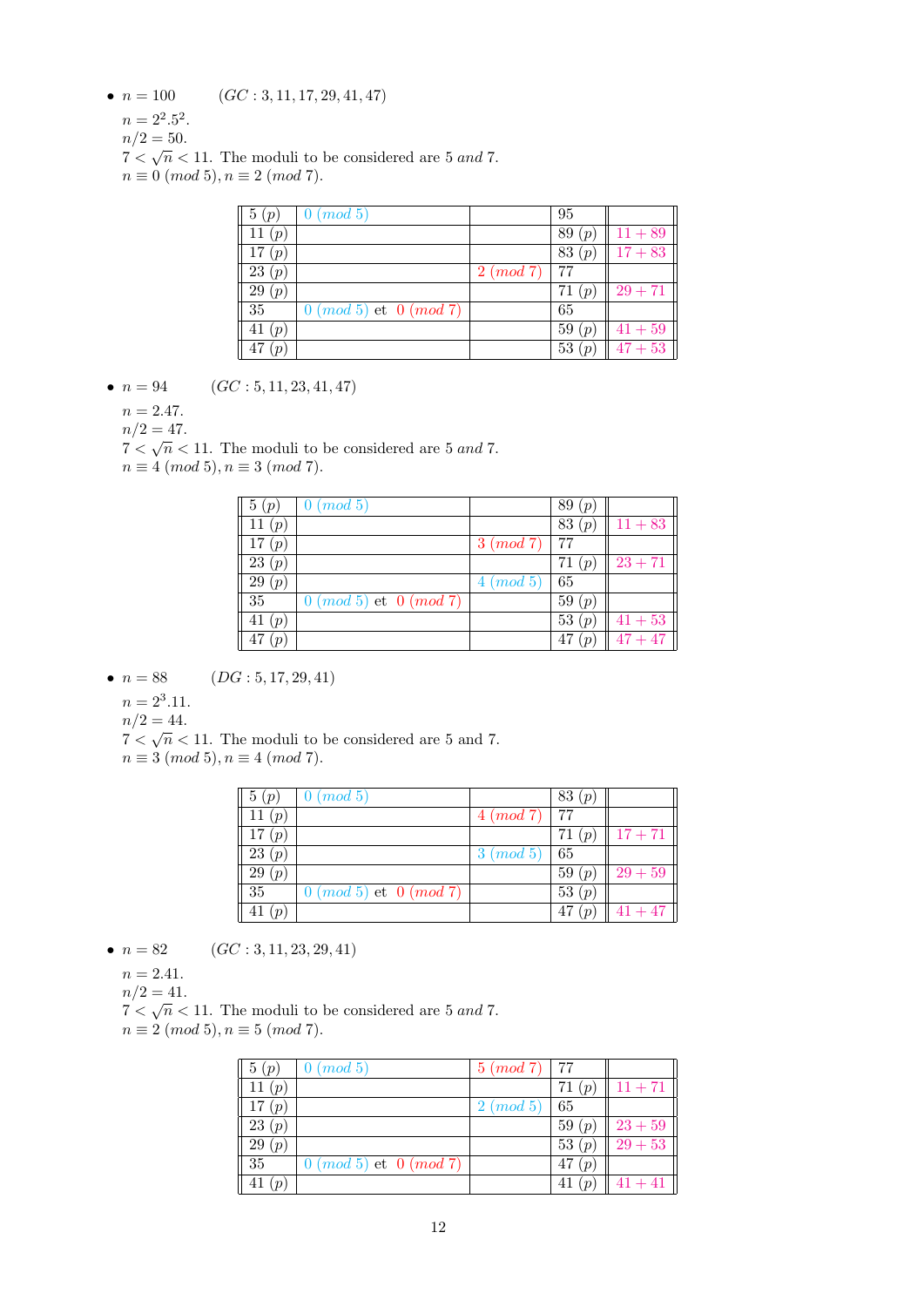- $n = 76$  (GC : 3, 5, 17, 23, 29)
	- $n = 2^2.19$ .
	- $n/2 = 38.$
	- $7 < \sqrt{n} < 11$ . The moduli to be considered are 5 and 7.
	- $n \equiv 1 \pmod{5}, n \equiv 6 \pmod{7}.$

| 5(p)     | $0 \ (mod \ 5)$                  |                 | 71<br>$(p_i)$ |                 |
|----------|----------------------------------|-----------------|---------------|-----------------|
| 11 $(p)$ |                                  | $1 \ (mod \ 5)$ | 65            |                 |
| 17 $(p)$ |                                  |                 | 59 $(p)$      | $   17 + 59   $ |
| 23(p)    |                                  |                 | 53 $(p)$      | $23+53$         |
| 29(p)    |                                  |                 | 47 $(p)$      | $29 + 47$       |
| 35       | $0 \ (mod\ 5)$ et $0 \ (mod\ 7)$ |                 | 41<br>(p      |                 |

- $n = 70$  (GC : 3, 11, 17, 23, 29)
	- $n = 2.5.7.$
	- $n/2 = 35.$

 $7 < \sqrt{n} < 11$ . The moduli to be considered are 5 and 7.  $n \equiv 0 \pmod{5}, n \equiv 0 \pmod{7}.$ 

| 5(p)                    | $0 \ (mod\ 5)$                   | 65                |           |
|-------------------------|----------------------------------|-------------------|-----------|
| 11 $(p)$                |                                  | 59(p)             | $11 + 59$ |
| 17<br>(p <sub>1</sub> ) |                                  | 53(p)             | $17 + 53$ |
| 23(p)                   |                                  | (p <sub>1</sub> ) | $23 + 47$ |
| 29(p)                   |                                  | 41 $(p)$          | $29 + 41$ |
| 35                      | $0 \ (mod\ 5)$ et $0 \ (mod\ 7)$ | 35                |           |

•  $n = 64$  (GC : 3, 5, 11, 17, 23)

$$
n=2^6.
$$

 $n/2 = 32.$ 

 $n/2 = 32.$ <br>  $7 < \sqrt{n} < 11$ . The moduli to be considered are 5 and 7.

 $n \equiv 4 \pmod{5}, n \equiv 1 \pmod{7}.$ 

| $\parallel$ 5 $(p)$ | $0 \pmod{5}$ |                                      | 59(p)    |                  |
|---------------------|--------------|--------------------------------------|----------|------------------|
| 11(p,               |              |                                      | 53(p)    | $\sqrt{11} + 53$ |
| 17(p)               |              |                                      | 47 $(p)$ | $17 + 47$        |
| 23(p)               |              |                                      | 41 $(p)$ | $23 + 41$        |
| 29(p)               |              | $4 \ (mod \ 5) \ et \ 1 \ (mod \ 7)$ | -35      |                  |

• 
$$
n = 58
$$
  $(GC: 5, 11, 17, 29)$ 

 $n = 2.29$ .

 $n/2 = 29$ .

 $n/2 = 29$ .<br>  $7 < \sqrt{n} < 11$ . The moduli to be considered are 5 and 7.

 $n \equiv 3 \pmod{5}, n \equiv 2 \pmod{7}.$ 

| $\parallel 5(p)$ | $0 \pmod{5}$ |                                       | 53(p)    |           |
|------------------|--------------|---------------------------------------|----------|-----------|
| 11 $(p)$         |              |                                       | 47 $(p)$ | $11 + 47$ |
| 17(p)            |              |                                       | 41(p)    | $17 + 41$ |
| 23(p)            |              | $3 \ (mod\ 5)$ et $2 \ (mod\ 7)$   35 |          |           |
| 29(p)            |              |                                       | 29(p)    | $ 29+29 $ |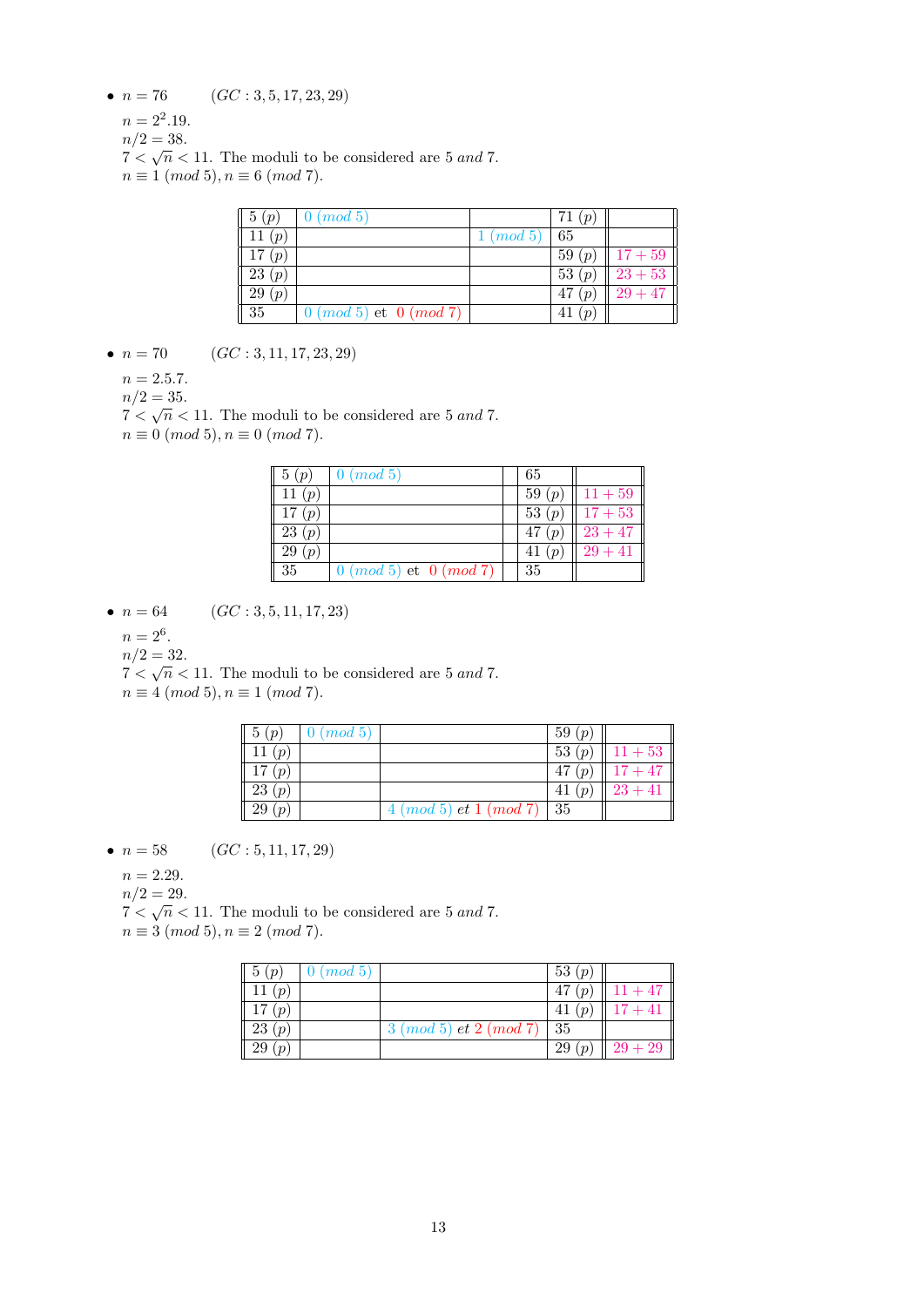- $n = 52$  (GC : 5, 11, 23)
	- $n = 2^2.13$ .
	- $n/2 = 26.$  $7 < \sqrt{n} < 11$ . The moduli to be considered are 5 and 7.
	- $n \equiv 2 \pmod{5}, n \equiv 3 \pmod{7}.$

| $\parallel 5(p)$ | $0 \ (mod \ 5)$ |                              | 47<br>(p |           |
|------------------|-----------------|------------------------------|----------|-----------|
| 11 $(p)$         |                 |                              | 41<br>(p |           |
| 17(p)            |                 | $2 \pmod{5}$ et $3 \pmod{7}$ | - 35     |           |
| 23(p)            |                 |                              | 29(p)    | $23 + 29$ |

- $n = 46$  (GC : 3, 5, 17, 23)
	- $n = 2.23$ .
	- $n/2 = 23$ .

 $m/2 = 23.$ <br>5  $\lt \sqrt{n}$   $\lt 7$ . The modulus to be considered is 5.  $n \equiv 1 \pmod{5}$ .

| $\parallel$ 5 $(p)$ | $0 \pmod{5}$ |                 | 41 $(p)$                |           |
|---------------------|--------------|-----------------|-------------------------|-----------|
| 11 $(p)$            |              | $1 \ (mod \ 5)$ | 35                      |           |
| 17(p)               |              |                 | 29(p)                   | $17 + 29$ |
| 23(p)               |              |                 | 23<br>(p <sub>1</sub> ) | $23 + 23$ |

- $n = 40$  (GC : 3, 11, 17)
	- $n = 2^3.5$ .
	- $n/2 = 20.$
	- $5 < \sqrt{n} < 7$ . The modulus to be considered is 5.  $n \equiv 0 \pmod{5}$ .

| (mod~5) | 35                  |      |
|---------|---------------------|------|
|         | 29<br>$\sim$        | - 29 |
|         | 23<br>$\mathcal{D}$ | 23   |

- $n = 34$  (GC : 3, 5, 11, 17)
	- $n = 2.17$ .
	- $n/2 = 17.$

 $5 < \sqrt{n} < 7$ . The modulus to be considered is 5.  $n \equiv 4 \pmod{5}$ .

| 5<br>$\overline{p}$  | $0 \ (mod \ 5)$ | $\,29$<br>(p)    |        |
|----------------------|-----------------|------------------|--------|
| $\left( p\right)$    |                 | 23(p)            | $1+23$ |
| 17<br>$\overline{p}$ |                 | $\boldsymbol{v}$ |        |

$$
\bullet \ \ n=28 \qquad \quad (GC:5,11)
$$

- $n = 2^2.7$ .
- $n/2 = 14.$
- $5 < \sqrt{n} < 7$ . The modulus to be considered is 5.
- $n \equiv 3 \pmod{5}$ .

| $mod\; 5$ |  |  |
|-----------|--|--|
|           |  |  |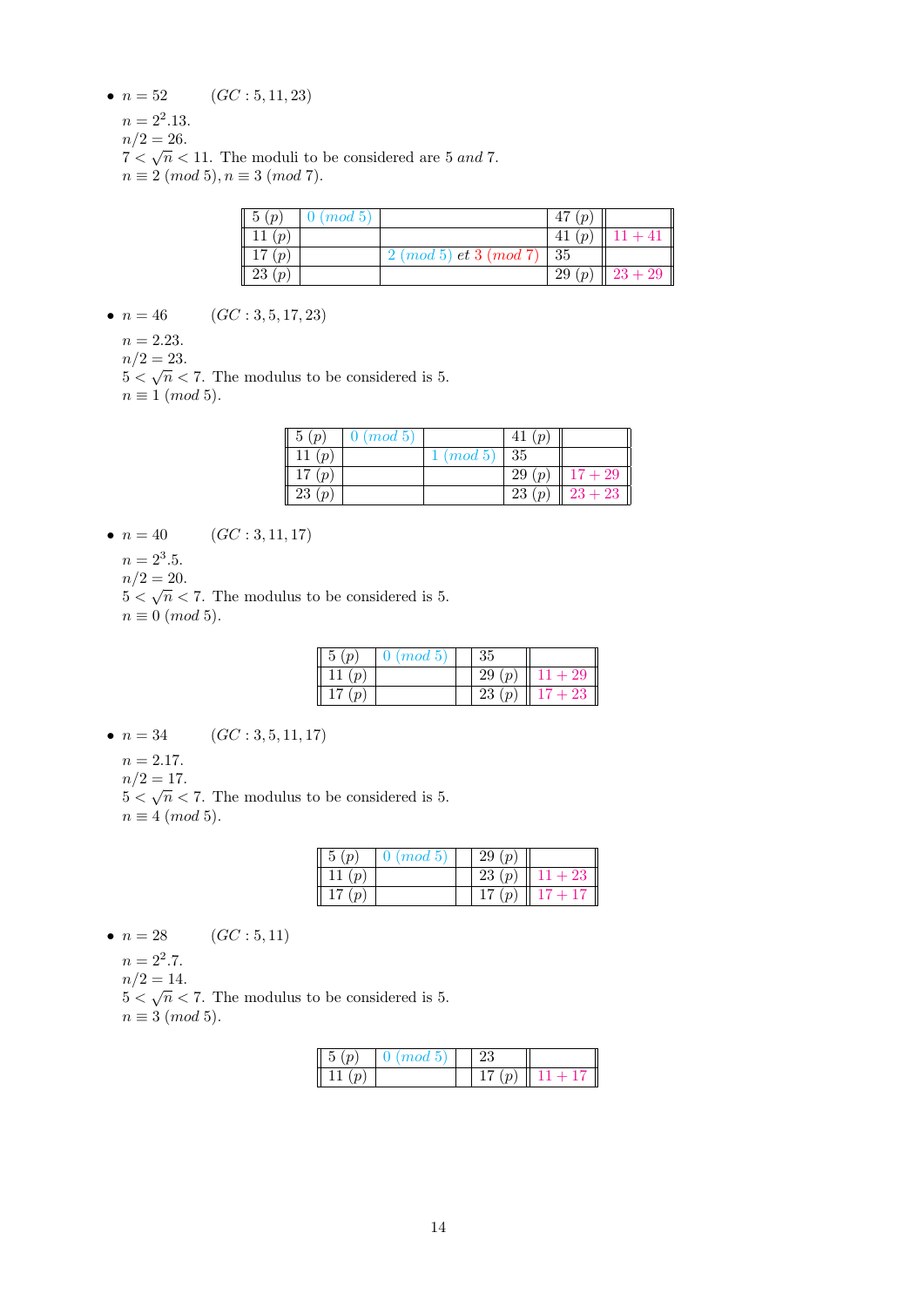## 3 Even numbers of the form  $n = 6m + 2$  from 140 to 26

The double sieve of Eratosthenes application is presented in a table containing only  $\left\lfloor \frac{n}{12} \right\rfloor$ | numbers belonging to the arithmetic progression  $6k + 1$ .

•  $n = 140$  (GC : 3, 13, 31, 37, 43, 61, 67)

 $n = 2^2.5.7$ .

- $n/2 = 70.$  $n/2 = 10$ .<br>11  $\lt \sqrt{n}$   $\lt$  13. The moduli to be considered are 5, 7 and 11.
- $n \equiv 0 \pmod{5}, n \equiv 0 \pmod{7}, n \equiv 8 \pmod{11}.$

| (p)                     | $0 \pmod{7}$                      |               | 133       |            |
|-------------------------|-----------------------------------|---------------|-----------|------------|
| $\overline{1}3(p)$      |                                   |               | 127(p)    | $13 + 127$ |
| 19 $(p)$                |                                   | (mod 11)<br>8 | 121       |            |
| 25                      | (mod 5)<br>$\theta$               |               | 115       |            |
| 31 $(p)$                |                                   |               | 109(p)    | $31 + 109$ |
| 37(p)                   |                                   |               | 103(p)    | $37 + 103$ |
| 43(p)                   |                                   |               | 97 $(p)$  | $43 + 97$  |
| 49                      | $0 \pmod{7}$                      |               | 91        |            |
| 55                      | $0 \ (mod\ 5)$ et $0 \ (mod\ 11)$ |               | 85        |            |
| 61 $(p)$                |                                   |               | 79<br>(p) | $61 + 79$  |
| 67<br>(p <sub>1</sub> ) |                                   |               | 73<br>(p  | $67 + 73$  |

- $n = 134$  (GC : 3, 7, 31, 37, 61, 67)
	- $n = 2.67$ .
	- $n/2 = 67$ .

 $n/2 = 0$ .<br>11 <  $\sqrt{n}$  < 13. The moduli to be considered are 5, 7 and 11.  $n \equiv 4 \pmod{5}, n \equiv 1 \pmod{7}, n \equiv 2 \pmod{11}.$ 

| 7(p)      | $0 \pmod{7}$                      |                            | 127 $(p)$ |            |
|-----------|-----------------------------------|----------------------------|-----------|------------|
| 13(p)     |                                   | (mod 11)<br>$\overline{2}$ | 121       |            |
| 19(p)     |                                   | (mod 5)<br>4               | 115       |            |
| 25        | (mod 5)<br>$\theta$               |                            | 109 (p)   |            |
| 31 $(p)$  |                                   |                            | 103 (p)   | $31 + 103$ |
| 37(p)     |                                   |                            | 97 $(p)$  | $37 + 97$  |
| 43(p)     |                                   | (mod 7)                    | 91        |            |
| 49        | $0 \pmod{7}$                      | (mod 5)<br>4               | 85        |            |
| 55        | $0 \ (mod\ 5)$ et $0 \ (mod\ 11)$ |                            | 79 $(p)$  |            |
| 61 $(p)$  |                                   |                            | 73(p)     | $61 + 73$  |
| 67<br>(p) |                                   |                            | 67<br>(p  | $67 + 67$  |

•  $n = 128$  (GC : 19, 31, 61)

 $n = 2^7$ .

 $n/2 = 64.$ 

 $11 < \sqrt{n} < 13$ . The moduli to be considered are 5, 7 and 11.  $n \equiv 3 \pmod{5}, n \equiv 2 \pmod{7}, n \equiv 7 \pmod{11}.$ 

| (p)             | $0 \pmod{7}$                      | (mod 11)     | -121      |            |
|-----------------|-----------------------------------|--------------|-----------|------------|
| 13(p)           |                                   | $3 \pmod{5}$ | 115       |            |
| 19(p)           |                                   |              | 109(p)    | $19 + 109$ |
| 25              | (mod 5)<br>0                      |              | 103(p)    |            |
| 31 $(p)$        |                                   |              | 97 $(p)$  | $31 + 97$  |
| 37(p)           |                                   | $2 \pmod{7}$ | 93        |            |
| 43(p)           |                                   | $3 \pmod{5}$ | 87        |            |
| 49              | $0 \pmod{7}$                      |              | 81        |            |
| $\overline{5}5$ | $0 \ (mod\ 5)$ et $0 \ (mod\ 11)$ |              | 75        |            |
| 61              |                                   |              | 69<br>(p) | $61 + 69$  |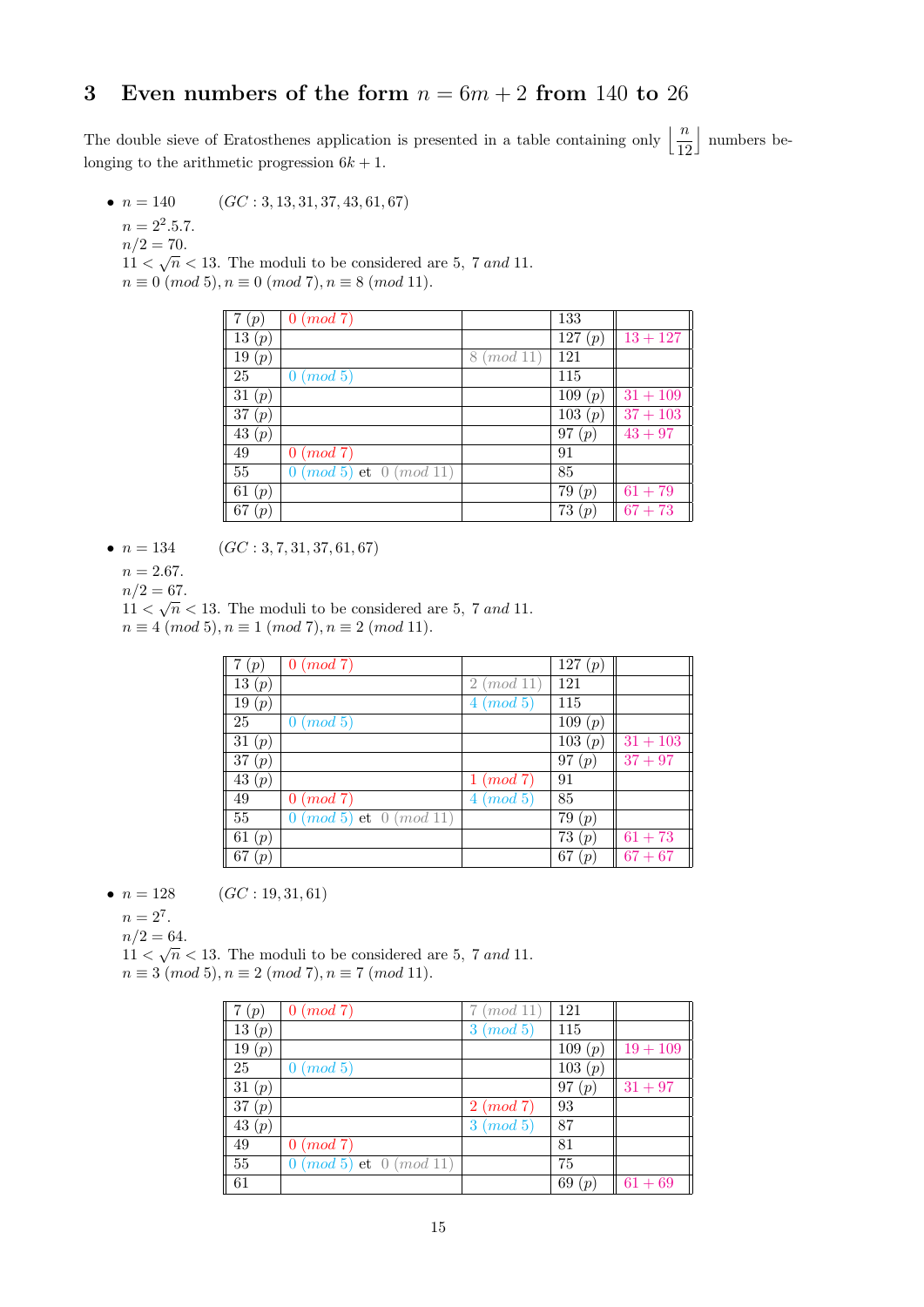- $n = 122$   $(GC: 13, 19, 43, 61)$ 
	- $n = 2.61$ .
	- $n/2 = 61.$

 $11 < \sqrt{n} < 13$ . The moduli to be considered are 5, 7 and 11.  $n \equiv 2 \pmod{5}, n \equiv 3 \pmod{7}, n \equiv 1 \pmod{11}.$ 

| $\binom{p}{p}$ | $0 \ (mod\ 7) \mid 2 \ (mod\ 5)$ |              | 115                       |            |
|----------------|----------------------------------|--------------|---------------------------|------------|
| 13(p)          |                                  |              | 109(p)                    | $13 + 109$ |
| 19 $(p)$       |                                  |              | 103(p)                    | $19 + 103$ |
| 25             | $0 \ (mod\ 5)$                   |              | 97 $(p)$                  |            |
| 31 $(p)$       |                                  | $3 \pmod{7}$ | 91                        |            |
| 37<br>(p)      |                                  | $2 \pmod{5}$ | 85                        |            |
| 43 $(p)$       |                                  |              | 79(p)                     | $43 + 79$  |
| 49             | $0 \pmod{7}$                     |              | 73(p)                     |            |
| 55             | (mod 5)<br>$\theta$              |              | 67<br>(p                  |            |
| 61<br>(p)      |                                  |              | 61<br>$\boldsymbol{\eta}$ | $61 + 61$  |

- $n = 116$  (GC : 3, 7, 13, 19, 37, 43)
	- $n = 2^2.29$ .
	- $n/2 = 58.$

 $7 < \sqrt{n} < 11$ . The moduli to be considered are 5 and 7.

 $n \equiv 1 \pmod{5}, n \equiv 4 \pmod{7}.$ 

| (p <sub>0</sub> )  | $0 \pmod{7}$                      |              | 109(p)    |            |
|--------------------|-----------------------------------|--------------|-----------|------------|
| $\overline{13}(p)$ |                                   |              | 103 (p)   | $13 + 103$ |
| 19(p)              |                                   |              | 97<br>(p) | $19 + 97$  |
| 25                 | $0 \ (mod \ 5)$                   | $4 \pmod{7}$ | 91        |            |
| 31(p)              |                                   | $1 \pmod{5}$ | 85        |            |
| 37(p)              |                                   |              | 79 $(p)$  | $37 + 79$  |
| $\overline{43}(p)$ |                                   |              | 73 $(p)$  | $43 + 73$  |
| 49                 | $0 \ (mod\ 7)$                    |              | 67        |            |
| $\overline{55}$    | $0 \ (mod\ 5)$ et $0 \ (mod\ 11)$ |              | 61<br>(p) |            |

•  $n = 110$   $(GC: 3, 7, 13, 31, 37, 43)$ 

- $n = 2.5.11.$
- $n/2 = 55.$

 $7 < \sqrt{n} < 11$ . The moduli to be considered are 5 and 7.

 $n \equiv 0 \pmod{5}, n \equiv 5 \pmod{7}.$ 

| (p       | $0 \pmod{7}$                      |              | 103(p)                  |           |
|----------|-----------------------------------|--------------|-------------------------|-----------|
| 13(p)    |                                   |              | 97<br>(p <sub>q</sub> ) | $13 + 97$ |
| 19 $(p)$ |                                   | $5 \pmod{7}$ | -91                     |           |
| 25       | $0 \ (mod\ 5)$                    |              | 85                      |           |
| 31(p)    |                                   |              | 79 $(p)$                | $31 + 79$ |
| 37 $(p)$ |                                   |              | 73 $(p)$                | $37 + 73$ |
| 43 $(p)$ |                                   |              | 67<br>(p <sub>1</sub> ) | $43 + 67$ |
| 49       | $0 \pmod{7}$                      |              | 61<br>(p <sub>1</sub> ) |           |
| 55       | $0 \ (mod\ 5)$ et $0 \ (mod\ 11)$ |              | 55                      |           |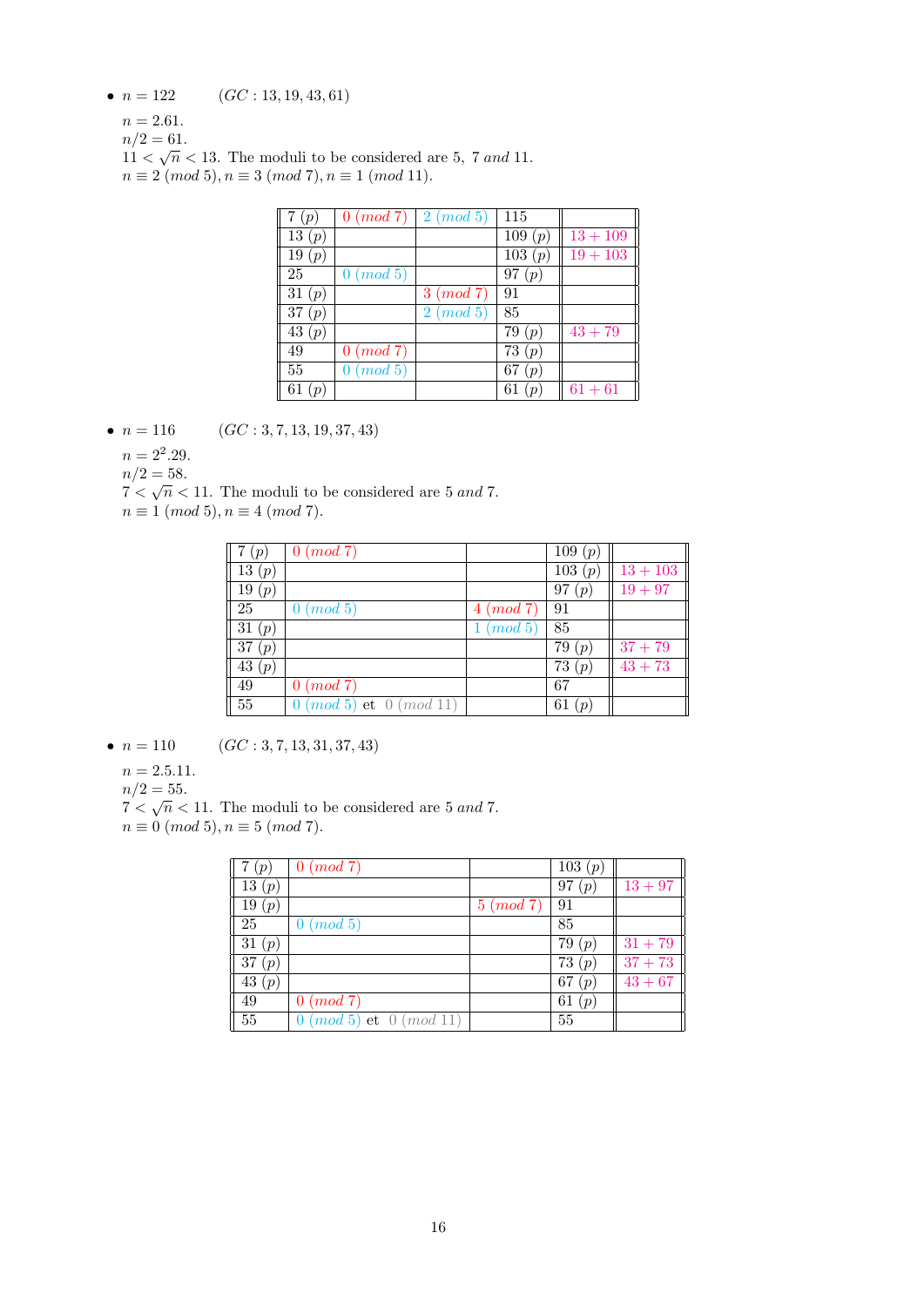- $n = 104$  (GC : 3, 7, 31, 37, 43)
	- $n = 2^3.13.$
	- $n/2 = 52$ .
	- $n/2 = 32.$ <br>  $7 < \sqrt{n} < 11$ . The moduli to be considered are 5 and 7.
	- $n \equiv 4 \pmod{5}, n \equiv 6 \pmod{7}.$

| 7(p)     | $0 \ (mod\ 7)$  |                                   | 97(p)    |           |
|----------|-----------------|-----------------------------------|----------|-----------|
| 13(p)    |                 | $6 \ (mod\ 7)$                    | 91       |           |
| 19 $(p)$ |                 | $4 \pmod{5}$                      | 85       |           |
| 25       | $0 \ (mod \ 5)$ |                                   | 79(p)    |           |
| 31 $(p)$ |                 |                                   | 73 $(p)$ | $31 + 73$ |
| 37(p)    |                 |                                   | 67(p)    | $37 + 67$ |
| 43 $(p)$ |                 |                                   | 61 $(p)$ | $43 + 61$ |
| 49       |                 | $0 \ (mod\ 7) \   \ 4 \ (mod\ 5)$ | 55       |           |

•  $n = 98$  (GC : 19, 31, 37)

 $n = 2.7^2$ .

 $n/2 = 49$ .

 $n/2 = 49.$ <br> $7 < \sqrt{n} < 11$ . The moduli to be considered are 5 and 7.

 $n \equiv 3 \pmod{5}, n \equiv 0 \pmod{7}.$ 

| $($ ( $p$ | $0 \pmod{7}$    |              | 91        |           |
|-----------|-----------------|--------------|-----------|-----------|
| 13(p)     |                 | $3 \pmod{5}$ | 85        |           |
| 19(p)     |                 |              | 79<br>(p) | $19 + 79$ |
| 25        | $0 \ (mod \ 5)$ |              | 73        |           |
| 31 $(p)$  |                 |              | 67 $(p)$  | $31 + 67$ |
| 37 $(p)$  |                 |              | 61 $(p)$  | $37 + 61$ |
| 43 $(p)$  |                 | $3 \pmod{5}$ | 55        |           |
| 49        | $0 \pmod{7}$    |              | 49        |           |

• 
$$
n = 92
$$
  $(GC: 3, 13, 19, 31)$ 

 $n = 2^2 \cdot 23.$ 

 $n/2 = 46.$ 

 $7 < \sqrt{n} < 11$ . The moduli to be considered are 5 and 7.

 $n \equiv 2 \pmod{5}$ ,  $n \equiv 1 \pmod{7}$ .

| 7(p)     |                | $0 \ (mod\ 7) \mid 2 \ (mod\ 5)$ | 87       |           |
|----------|----------------|----------------------------------|----------|-----------|
| 13(p)    |                |                                  | 81(p)    | $13 + 81$ |
| 19 $(p)$ |                |                                  | 75(p)    | $19 + 75$ |
| 25       | $0 \ (mod\ 5)$ |                                  | 69       |           |
| 31 $(p)$ |                |                                  | 63 $(p)$ | $31 + 63$ |
| 37(p)    |                | $2 \pmod{5}$                     | 57(p)    |           |
| 43 $(p)$ |                | $1 \ (mod\ 7)$                   | 51       |           |

• 
$$
n = 86
$$
  $(GC: 3, 7, 13, 19, 43)$ 

 $n = 2.43$ .

 $n/2 = 43.$ 

 $7 < \sqrt{n} < 11$ . The moduli to be considered are 5 and 7.  $n \equiv 1 \pmod{5}, n \equiv 2 \pmod{7}.$ 

| $($ ( $p$ | $0 \ (mod\ 7)$ |              | 79 $(p)$ |           |
|-----------|----------------|--------------|----------|-----------|
| 13 $(p)$  |                |              | 73(p)    | $13 + 73$ |
| 19 $(p)$  |                |              | 67 $(p)$ | $19 + 67$ |
| 25        | $0 \ (mod\ 5)$ |              | 61 $(p)$ |           |
| 31 $(p)$  |                | $1 \pmod{5}$ | 55       |           |
| 37(p)     |                | $2 \pmod{7}$ | 49       |           |
| 43 $(p)$  |                |              | 43       | $43+43$   |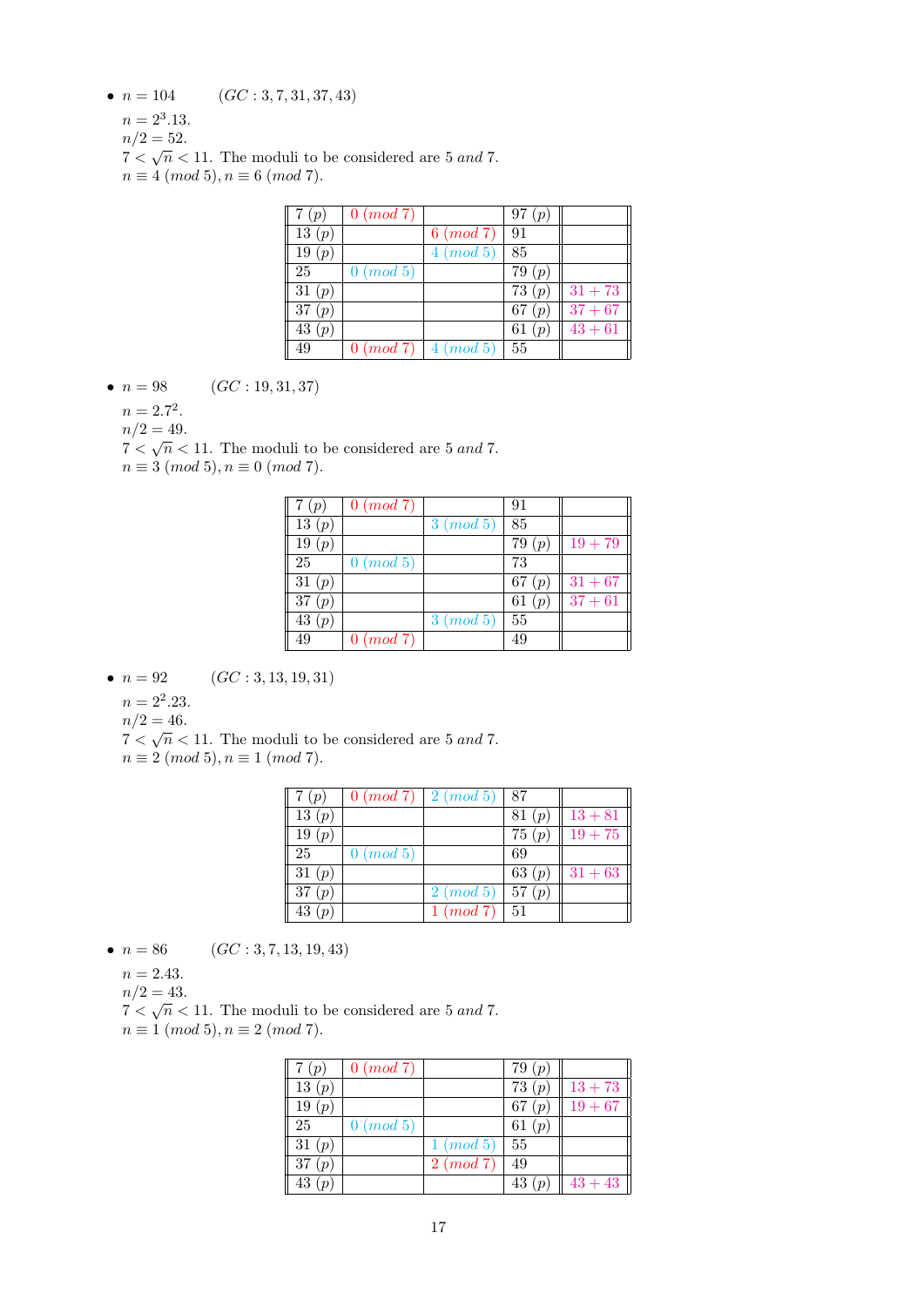- $n = 80$  (GC : 7, 13, 19, 37)
	- $n = 2^4.5$ .
	- $n/2 = 40.$

 $7 < \sqrt{n} < 11$ . The moduli to be considered are 5 and 7.  $n \equiv 0 \ (mod \ 5), n \equiv 3 \ (mod \ 7).$ 

| ( p )    | $0 \ (mod 7)$   |              | 73 $(p)$ |           |
|----------|-----------------|--------------|----------|-----------|
| 13(p)    |                 |              | 67 $(p)$ | $13 + 67$ |
| 19(p)    |                 |              | 61 $(p)$ | $19 + 61$ |
| 25       | $0 \ (mod \ 5)$ |              | 55       |           |
| 31 $(p)$ |                 | $3 \pmod{7}$ | 49       |           |
| 37(p)    |                 |              | 43 $(p)$ | $37 + 43$ |

- $n = 74$  (GC : 3, 7, 13, 31, 37)
	- $n = 2.37$ .
	- $n/2 = 37.$

 $7 < \sqrt{n} < 11$ . The moduli to be considered are 5 and 7.  $n \equiv 4 \pmod{5}, n \equiv 4 \pmod{7}.$ 

| 7(p)     | $0 \ (mod\ 7)$                   |                 | 67 $(p)$                  |           |
|----------|----------------------------------|-----------------|---------------------------|-----------|
| 13(p)    |                                  |                 | 61 $(p)$                  | $13 + 61$ |
| 19<br>(p |                                  | $4 \ (mod \ 5)$ | -55                       |           |
| 25       | $0 \ (mod\ 5) \mid 4 \ (mod\ 7)$ |                 | 49                        |           |
| 31(p)    |                                  |                 | 43 $(p)$                  | $31 + 43$ |
| 37       |                                  |                 | 37<br>$\boldsymbol{\eta}$ | $37 + 37$ |

•  $n = 68$  (GC : 7, 31)

 $n = 2^2.17$ .

 $n/2 = 34.$ 

 $n/2 = 34.$ <br> $7 < \sqrt{n} < 11$ . The moduli to be considered are 5 and 7.  $n \equiv 3 \pmod{5}, n \equiv 5 \pmod{7}.$ 

| 7(p)     | $0 \ (mod\ 7)$ |                | 61 $(p)$ |           |
|----------|----------------|----------------|----------|-----------|
| 13(p)    |                | $3 \pmod{5}$   | -55      |           |
| 19(p)    |                | $5 \ (mod\ 7)$ | 49       |           |
| 25       | $0 \ (mod\ 5)$ |                | 43 $(p)$ |           |
| 31 $(p)$ |                |                | 37(p)    | $ 31+37 $ |

• 
$$
n = 62
$$
  $(GC: 3, 19, 31)$ 

 $n = 2.31.$ 

 $n/2 = 31.$ 

 $n/2 = 31.$ <br> $7 < \sqrt{n} < 11$ . The moduli to be considered are 5 and 7.

 $n \equiv 2 \pmod{5}, n \equiv 6 \pmod{7}.$ 

| 7(p)     | $\mid 0 \ (mod\ 7) \mid 2 \ (mod\ 5) \mid 55$ |                |          |             |
|----------|-----------------------------------------------|----------------|----------|-------------|
| 13(p)    |                                               | $6 \ (mod\ 7)$ | 49       |             |
| 19(p)    |                                               |                | 43 $(p)$ | $19 + 43$   |
| 25       | $0 \pmod{5}$                                  |                | 37 $(p)$ |             |
| 31 $(p)$ |                                               |                | 31 $(p)$ | $  31+31  $ |